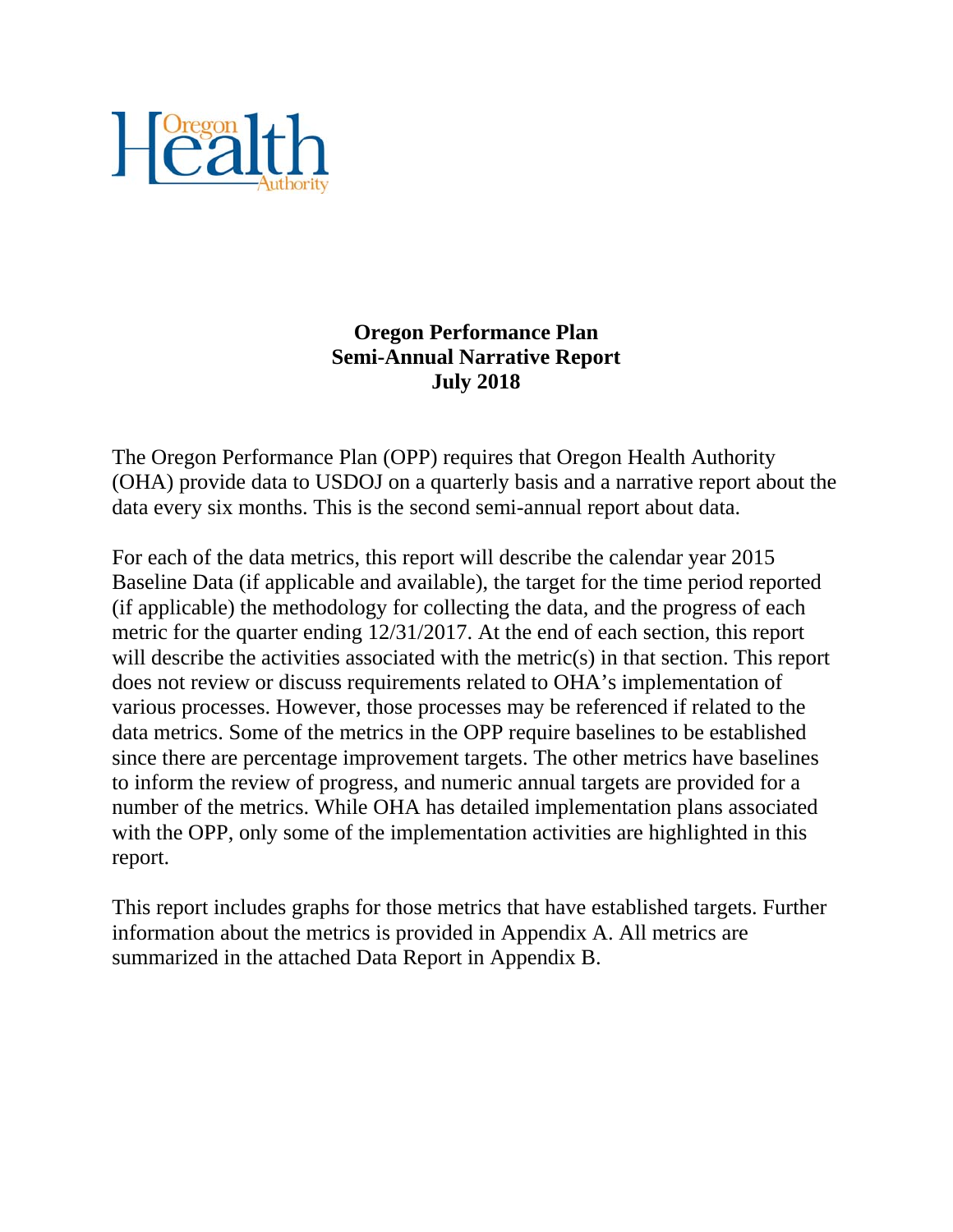# **Assertive Community Treatment (ACT)**

# *#1 (a-b) Number Served with ACT*



# Baseline (Calendar Year 2015)

As of the end of calendar year 2015, 815 individuals were being served by ACT.

# Comments on Methodology

The data regarding ACT services is received via Quarterly Reports from providers. OHA will identify the number of individuals served at the end of each fiscal year to determine if the performance outcome has been achieved.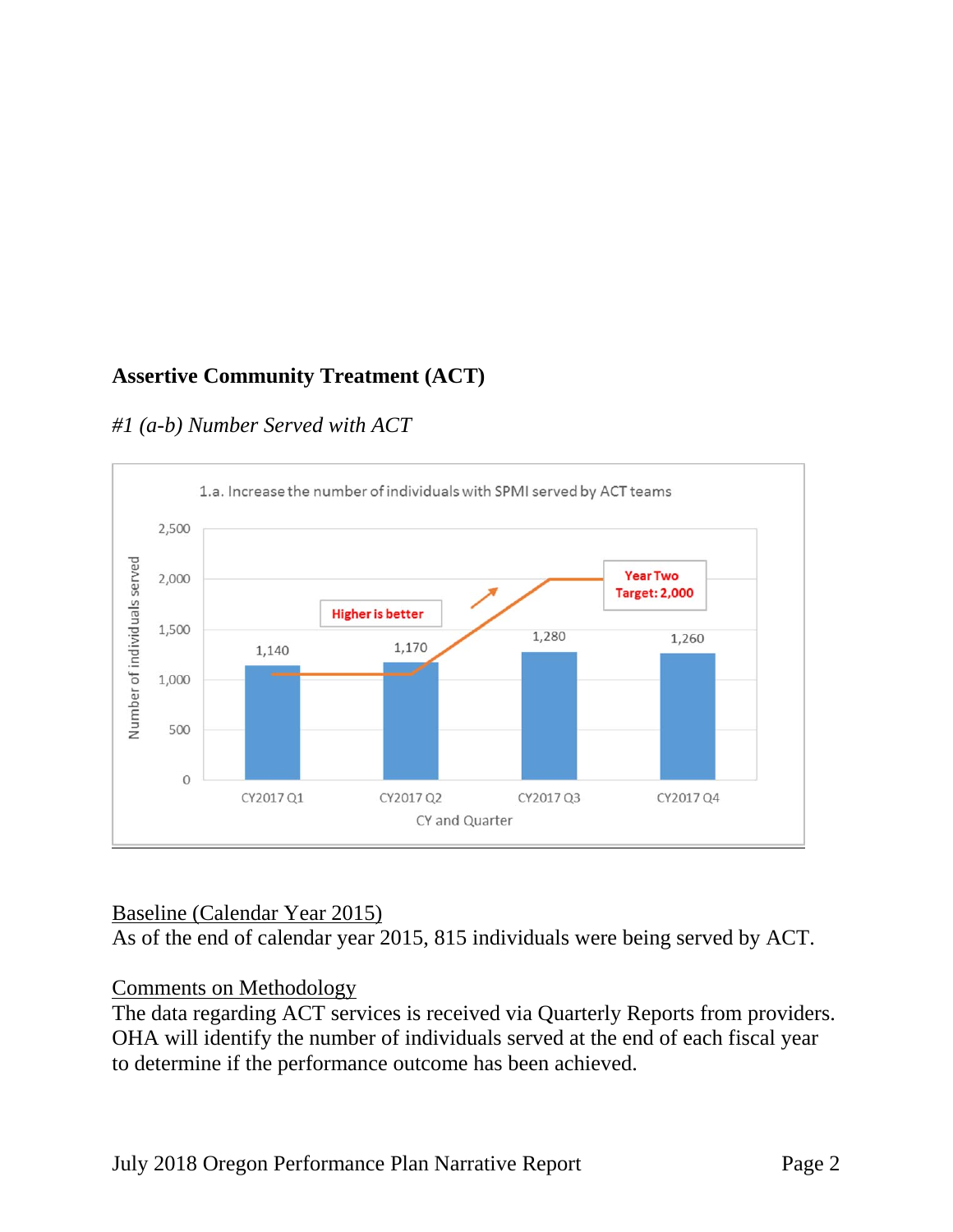#### Comment on Progress

Pursuant to the OPP, OHA will increase the number of individuals with SPMI served by ACT teams. OHA will provide ACT services to everyone who is referred to and eligible for ACT, and will meet a metric so that 2,000 individuals will be served by the end of fiscal year two (June 30, 2018). As of the quarter ending 12/31/17, 1,260 individuals were served by ACT. OHA appears behind pace on this this metric, but is taking steps to address this. Those steps are described in the section below.

### Activities Associated with Metric

OHA continues to partner with the Oregon Center of Excellence for ACT (OCEACT) to ensure individuals eligible for ACT services receive ACT services. OCEACT and OHA are working individually with metro area counties to increase access and capacity of ACT services. OHA is also working on improving the language in the CCO 2019 Contract to better align with the provisions of the OPP.

# **Crisis Services**



CY and Quarter

# *#7 (a-b) Number Served with Mobile Crisis*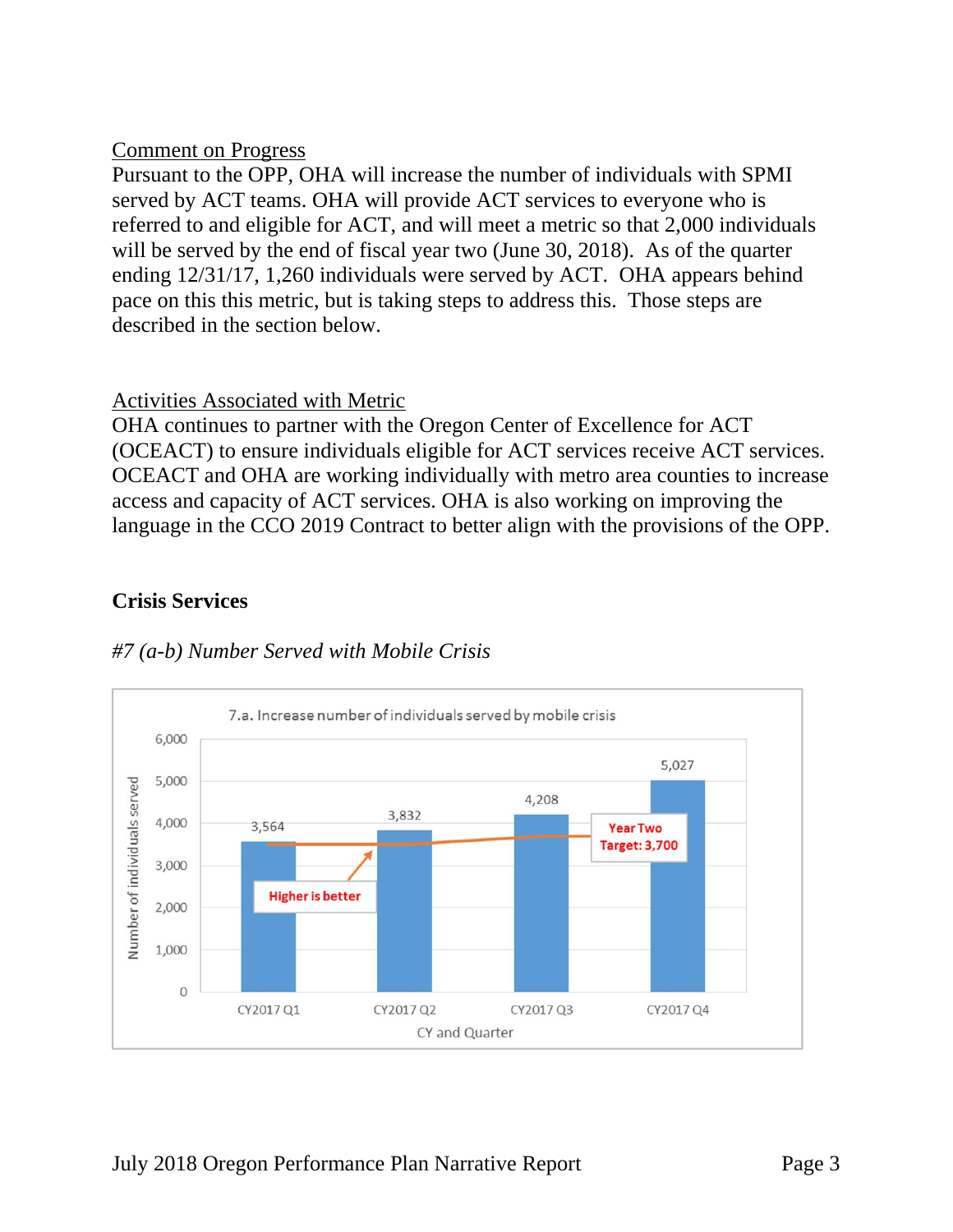#### Baseline (Calendar Year 2015)

As of the end of calendar year 2015, a total of 3,150 individuals received mobile crisis services.

### Comments on Methodology

Up through this report, OHA is capturing mobile crisis services utilizing the Measures and Outcomes Tracking System (MOTS). The number of individuals receiving these services is unduplicated. For instance, if the same individual received mobile crisis services multiple times through the year, they are still only counted as one.

#### Comment on Progress

Pursuant to the OPP, OHA will increase the number of individuals served with mobile crisis services, so that during fiscal year two (July l, 2017 to June 30, 2018), 3,700 people will be served by mobile crisis. There were 5,027 individuals who received mobile crisis services during the quarter ending 12/31/17.

### Activities Associated with Metric

The 2017 Legislature allocated \$15 million to OHA to address the needs in the Oregon Performance Plan. Approximately \$10 million of the \$15 million is being used to increase mobile crisis services to address statewide coverage. The funding has been allocated through the County Financial Assistance Agreement (CFAA). Programs are working to implement mobile crisis services with the new funding. This is an area of the OPP that was included in the Independent's Consultant June 2018 Site Visit. We will be working with the IC to improve mobile crisis services based on information obtained during the Site Visit.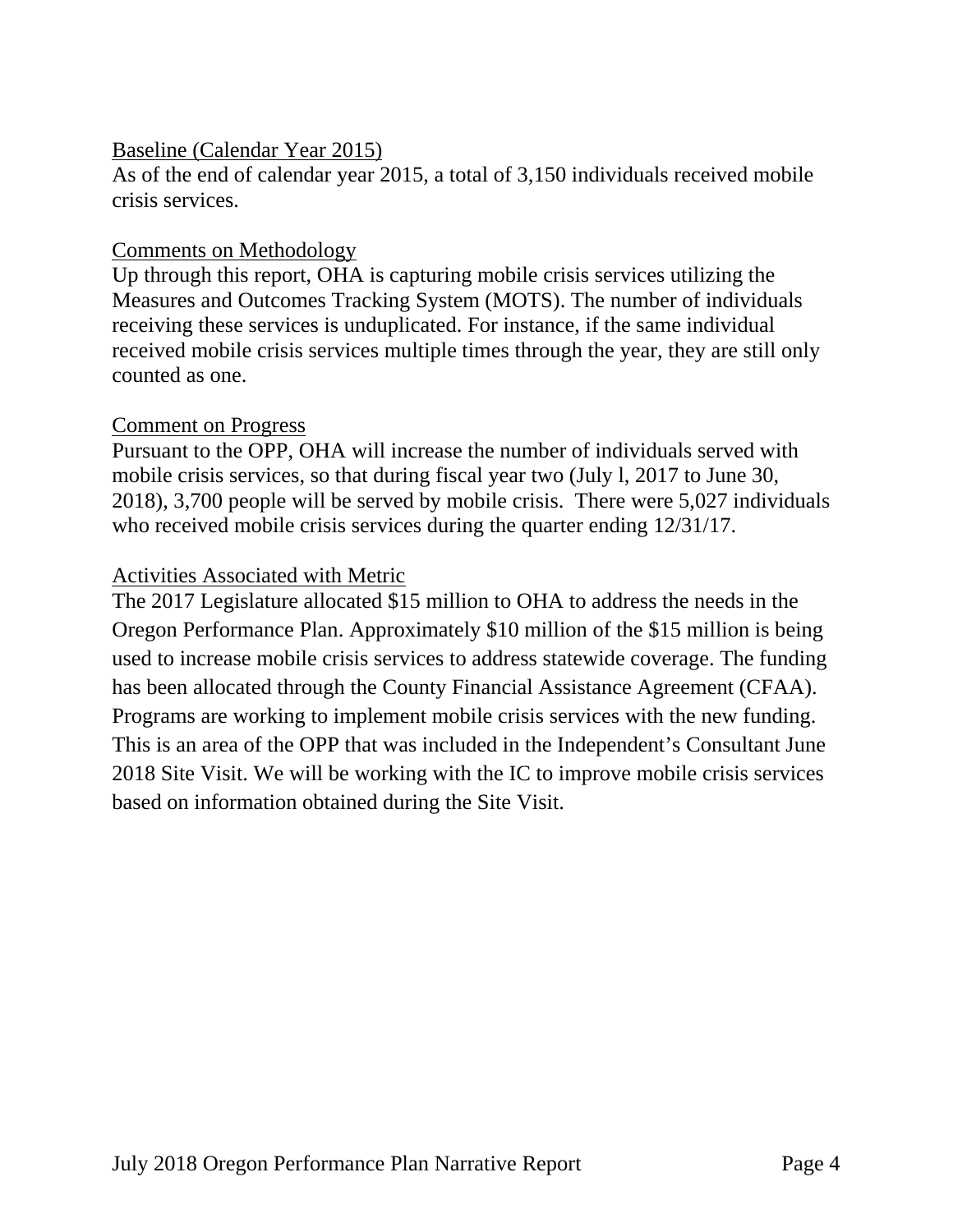# **Supported Housing**





# Baseline (Calendar Year 2015)

As of the end of calendar year 2015, there were 442 individuals living in Supported Housing.

# Comments on Methodology

Supported Housing is calculated using a combination of Supported Housing units developed and occupied and individuals receiving rental assistance in existing affordable housing units that meet the definition of Supported Housing. The Rental Assistance provider reporting requirements were enhanced this year to distinguish individuals in Supported Housing and those in Supportive Housing. For the Rental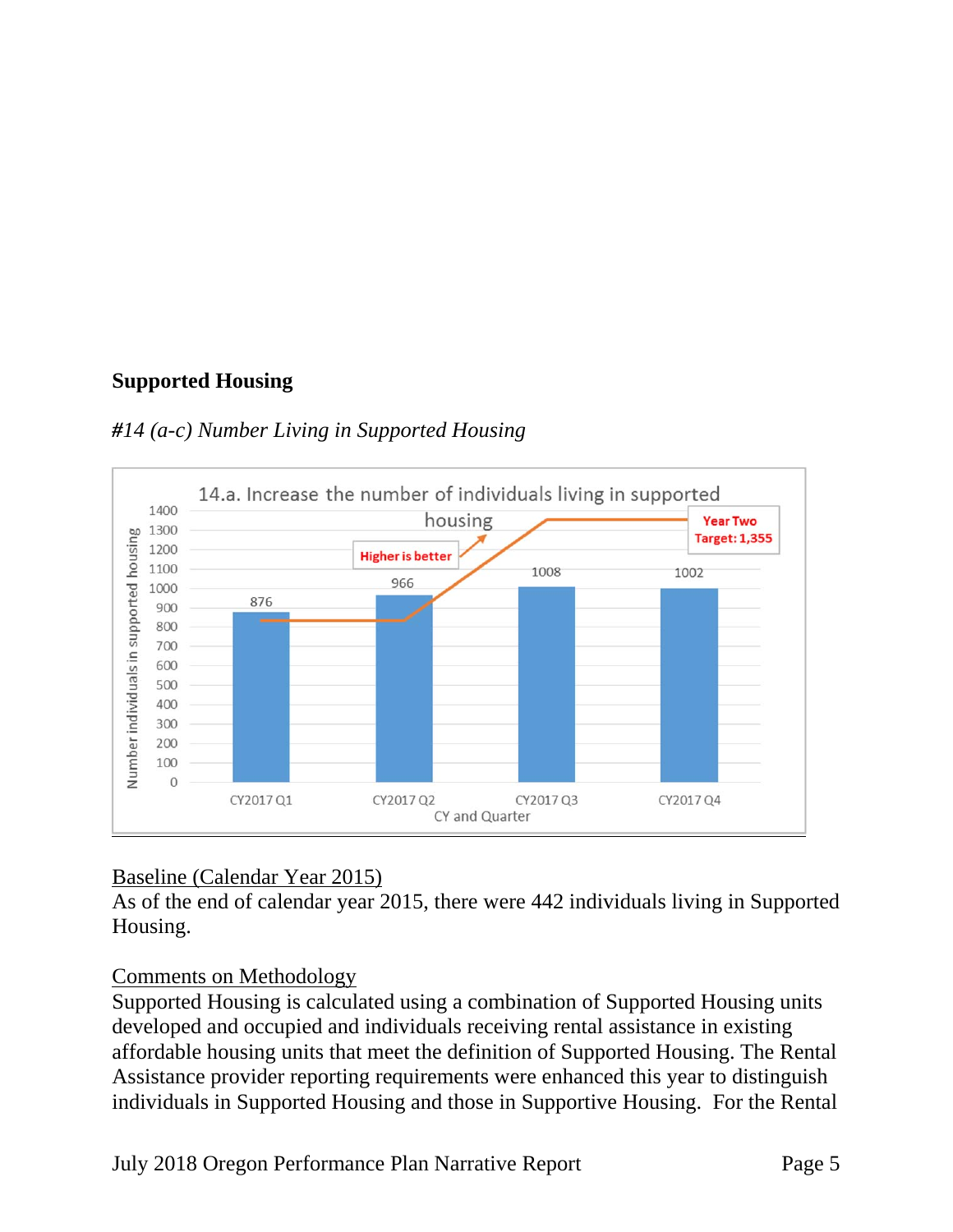Assistance Program, although data are collected on both supported and supportive housing, only the Supported Housing is counted. This is then combined with units of Supported Housing that have been developed, for a combined overall count.

### Comments on Progress

Pursuant to the OPP, OHA's housing efforts will include an increase in the number of individuals with SPMI in Supported Housing, in fiscal year two (July 1, 2017 to June 30, 2018), so that at least 1,355 individuals will live in supported housing. As of 12/31/17 there were 1,002 individuals residing in Supported Housing. To meet the year two, June 30, 2018 target of 1,355, OHA will have to increase that number by 353 individuals. OHA appears behind pace on this this metric. Steps taken to address the performance on this metric are described in the section below.

OHA also tracks the number of individuals with SPMI receiving Supportive Housing, applying the definition for that term found in the November 2012 letter of agreement with USDOJ. Supportive Housing is another form of housing support provided to the SPMI population. As of 12/31/17, there were 1,361 individuals with SPMI living in Supportive Housing in addition to those living in Supported Housing.

OHA is also maintaining an inventory of affordable housing statewide, available at http://www.oregon.gov/oha/amh/Pages/affordable\_housing.aspx. As of the end of calendar year 2017, there were 54.615 units of affordable housing throughout Oregon. This is an increase from the baseline at the end of calendar year 2015 of 1.290 units.

#### Activities Associated with Metric(s)

OHA continues to work on increasing Supported Housing. OHA meets quarterly with the Technical Assistance Collaborative (TAC) to develop strategies and mitigate challenges.

OHA continues to work with Oregon Housing and Community Services (OHCS) to increase Supported Housing opportunities. Using traditional competitive funding rounds, as of February 2018, OHCS in collaboration with OHA had awarded \$11.2 of the \$20 million provided by the 2015 Legislature for development of Supported and Supportive Housing. The most recent round of Notice of Funding Availability was veteran focused. \$700,000 of the Mental Health Housing Fund (MHHF) was awarded to three Substance Use Disorder projects; however, no projects proposing to serve Veterans with SPMI were funded. OHA and OHCS brokered an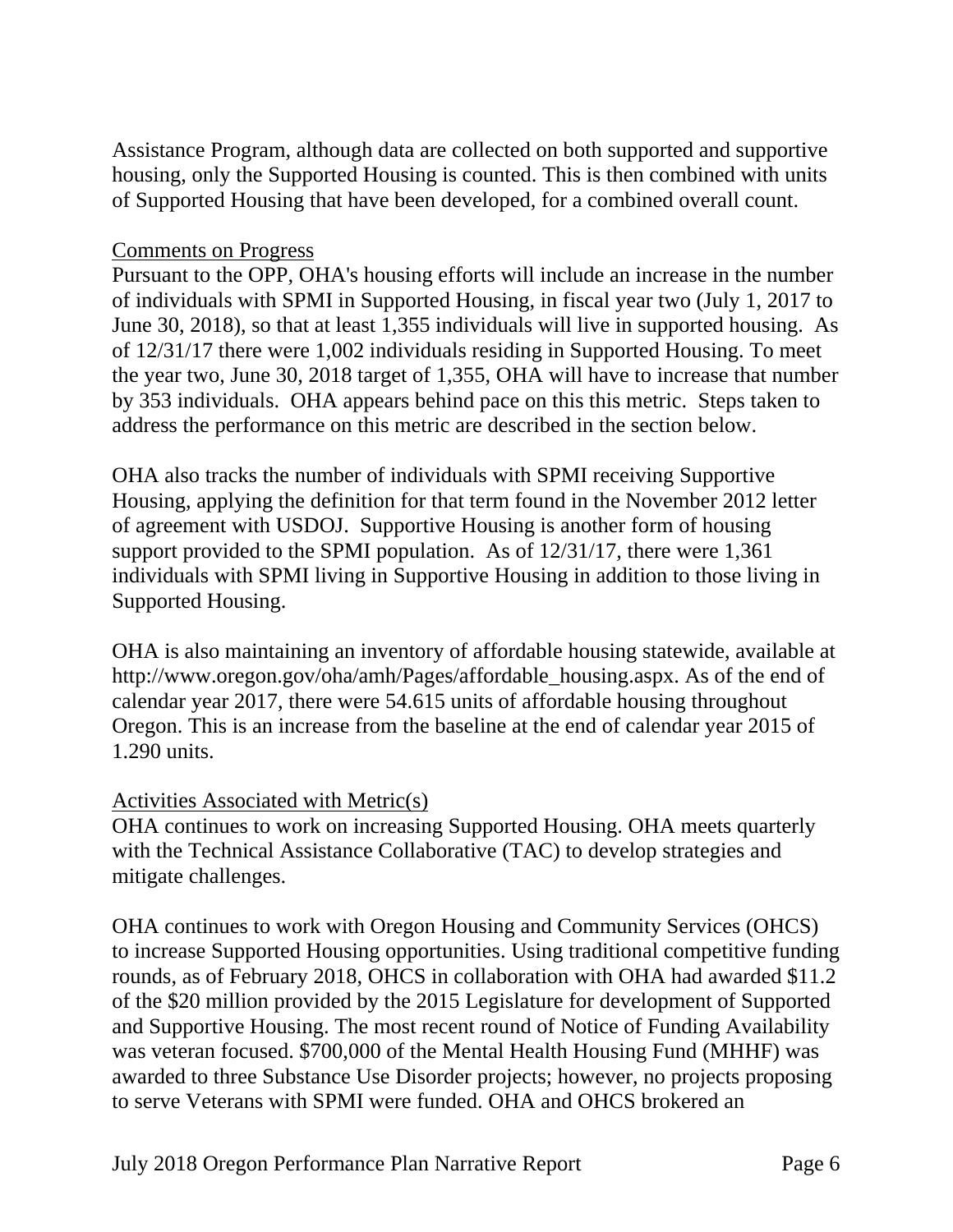agreement to braid \$2.5 million of OHCS's MHHF into OHA's Community Mental Health Housing Trust Fund, Mental Health Services Fund, and General Fund to increase Supported and Supportive Housing. OHA released its application with the combined OHCS and OHA funds in May 2018. The application described the importance of integrated housing and incented Supported Housing over Supportive Housing, by awarding a higher unit subsidy. A combined total of up to \$5 million was made available in two separate applications, one for serving people with substance use disorder and one for serving people with SPMI. For SPMI, the amount available was \$3.06 million. Applications closed July 18, 2018 and are currently under review.

### **Peer Delivered Services (PDS)**



#### *#16 (a-b) Number Served with Peer Delivered Services*

# Baseline (Calendar Year 2015)

A total of 2,156 individuals received Peer Delivered Services (PDS) in the calendar year 2015.

# Comments on Methodology

OHA continues to capture PDS utilizing the Medicaid Management Information System (MMIS) as agreed upon with USDOJ, and stated in the OPP.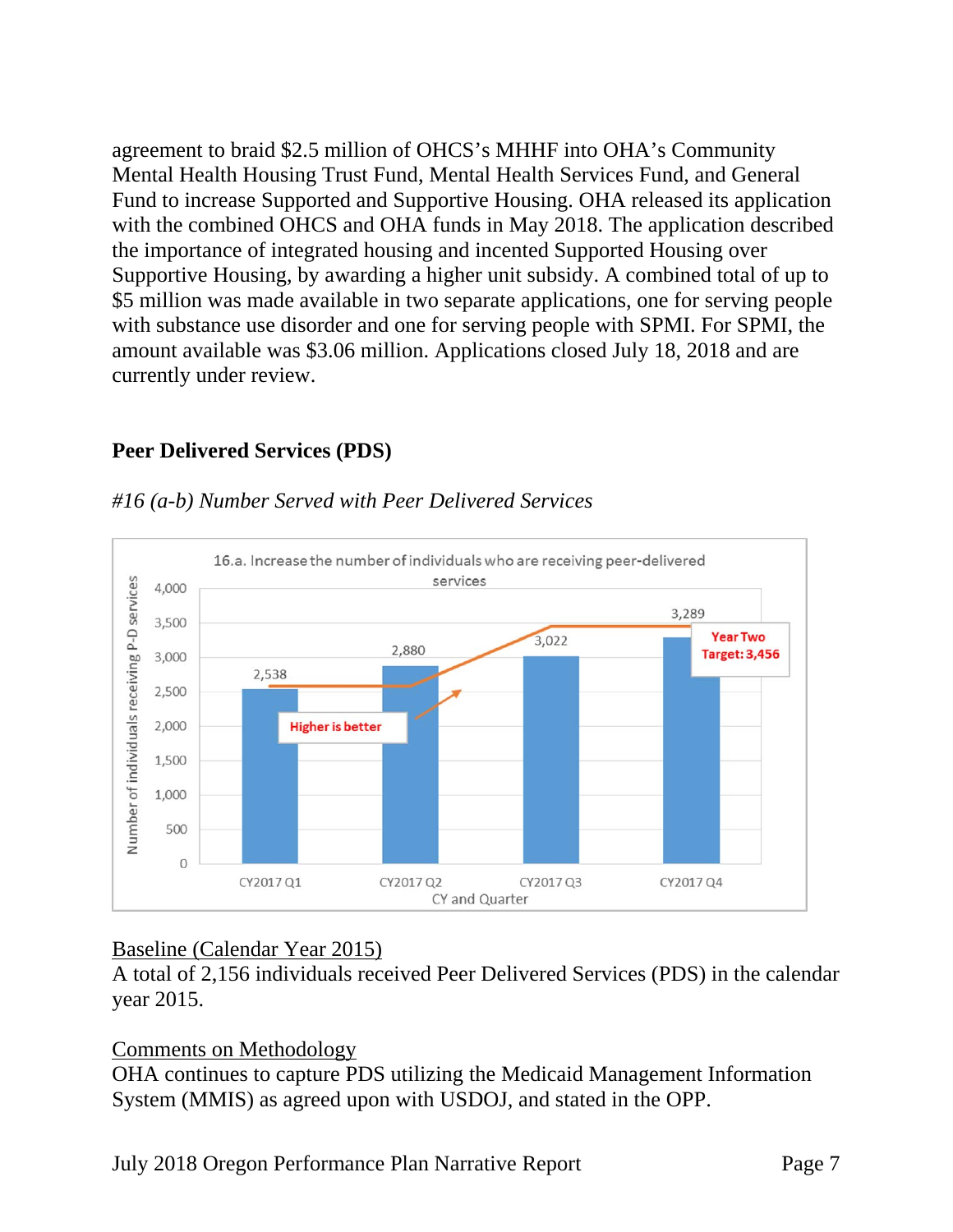#### Comments on Progress

Pursuant to the OPP. OHA will increase the availability of PDS, in that by the end of fiscal year two (June 30, 2018), OHA will increase the number of individuals who are receiving PDS by an additional 20% more than the actual number at the end of fiscal year one, that is, the higher number of 3,456 individuals. As of 12/31/17, there were 3,289 individuals who received PDS. PDS continues to show an increase.

#### Activities Associated with Metric(s)

OHA continues to work across stakeholder groups to increase opportunities for education regarding PDS and its outcomes.

# **Oregon State Hospital (OSH)**





#### Baseline (Calendar Year 2015)

The cumulative percentage of civilly committed patients discharged within 30 days of being placed on the Ready to Transition (RTT) list was 51.7% for the 12-month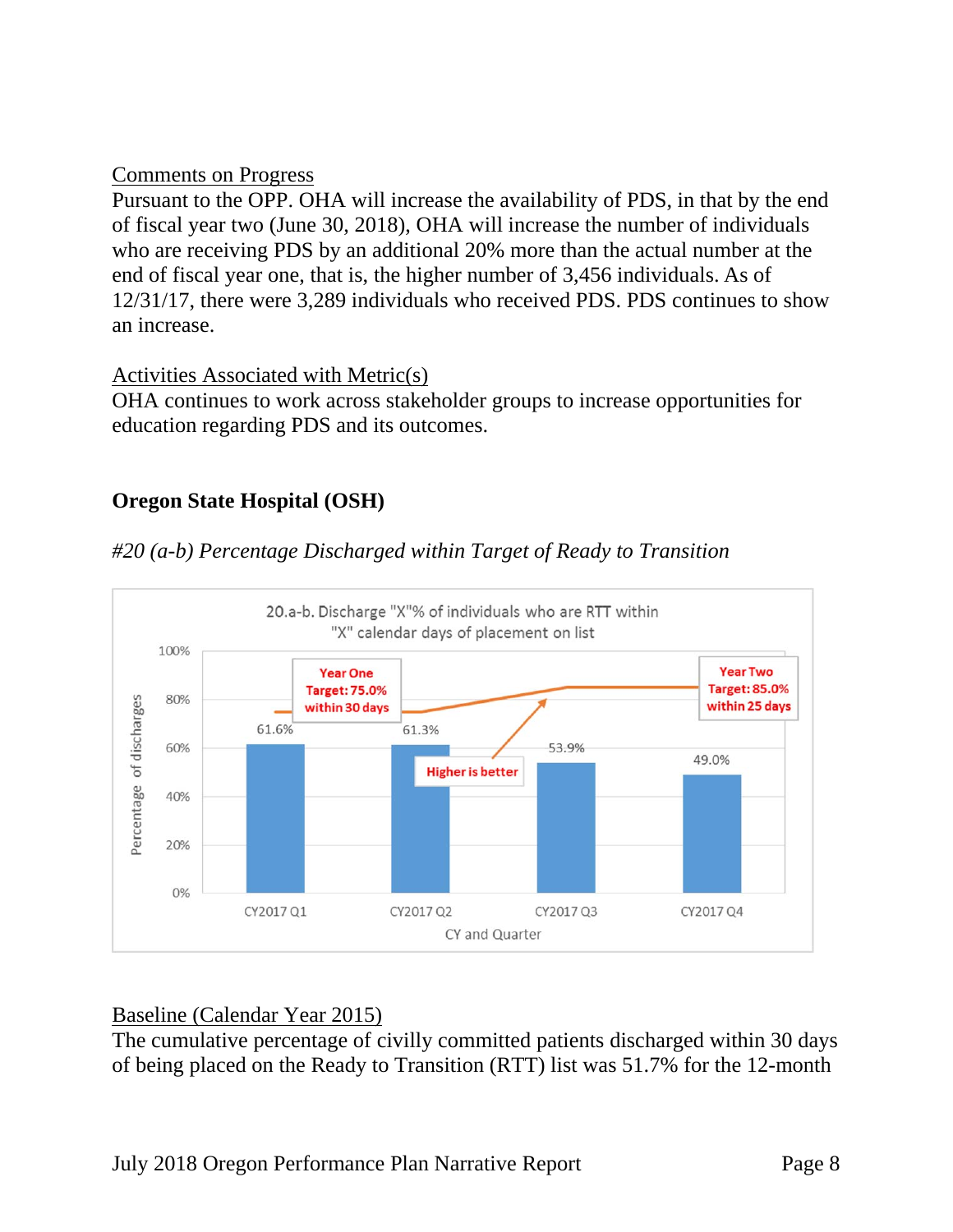period ending December 31, 2015. This includes one individual that was discharged shortly after the 30 days due to a weekend/holiday.

#### Comments on Methodology

In order to provide the most accurate RTT data possible, a new tracking system was developed and implemented as part of the OSH Electronic Health Record (Avatar) on July 1, 2016.

#### Comments on Progress

Pursuant to the OPP, by the end of fiscal year two (June 30, 2018), 85% of individuals who are Ready to Transition (RTT) will be discharged within 25 calendar days of placement on that list. As of 12/31/17, the cumulative percentage of those discharged within 25 days of being placed on the RTT list was 49.0%. This percentage is down as of the middle of year two due to the increased targeted percentage of individuals and the shorter number of days within which discharge is targeted to occur. Efforts to address the shortfall on OSH metrics are addressed on page 11, in the section "Activities Associated with Metric(s)."

There were 2 total number of discharges that were extended to and occurred on the business day following a weekend day or holiday.



#### *#24 Percentage Discharged within 120 Days*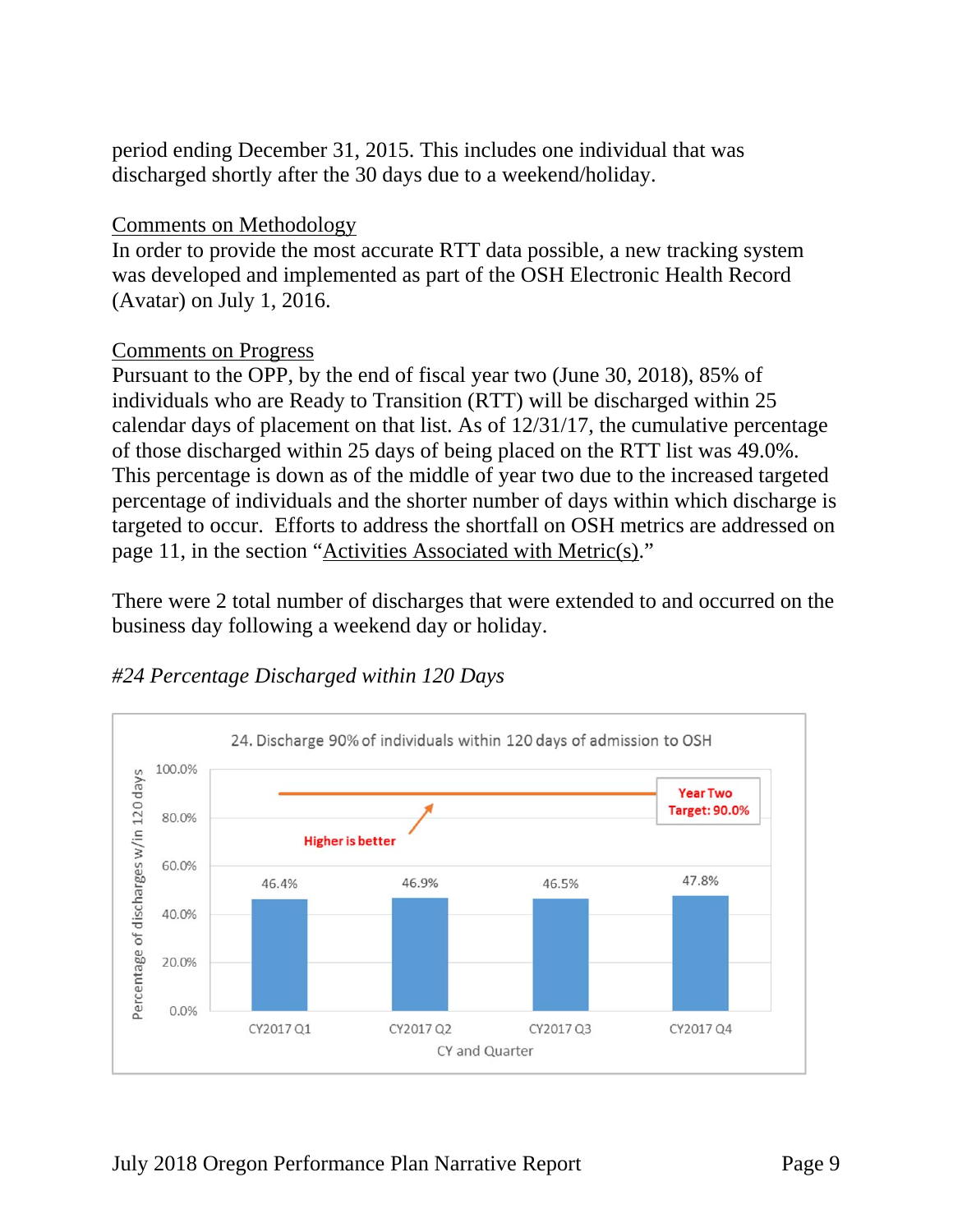#### Baseline (Calendar Year 2015)

For calendar year 2015, the percentage of discharges within 120 days of being admitted to OSH was 37.9%.

#### Comments on Methodology

The percentage is calculated taking the number of patients who are civilly committed, pursuant to the OPP, who were discharged within 120 days of admission, divided by the total number of patients who are civilly committed and were discharged.

#### Comments on Progress

As of 12/31/17, the cumulative percentage of discharges within 120 days of admission was 47.8%.

#### Activities Associated with Metric(s)

OHA continues to work internally with OSH and also externally with Choice program contractors. There have been several process improvements since the revision of the Choice contract, which incorporated these OPP metrics as incentive payments. We are currently working on revisions to the Choice contract for the 2019-2021 biennium. While performance on this metric has improved somewhat, OHA is committed to improving this metric further and will be including the fiscal year three metric in the 2019-2021 Choice contract, which reads 90% of individuals who are Ready to Transition will be discharged within 20 calendar days of placement on that list.

A Memorandum of Understanding has been agreed to between OSH and the Health Systems Division (HSD) responsible for managing the Choice contracts, to improve timely discharge. OSH and HSD will be meeting regularly to ensure traction on the metrics specific to OSH.

OHA has transitioned the continued stay (90-day and subsequent 45-day) review process to one of its contractors (KEPRO). That review process is going well and all reviews are current.

OSH Salem and Junction City welcomed independent reviewers during the OPP June 2018 Site Visit, conducted by the Independent Consultant Review Team. During this visit, OSH made available charts for review as well as demonstrated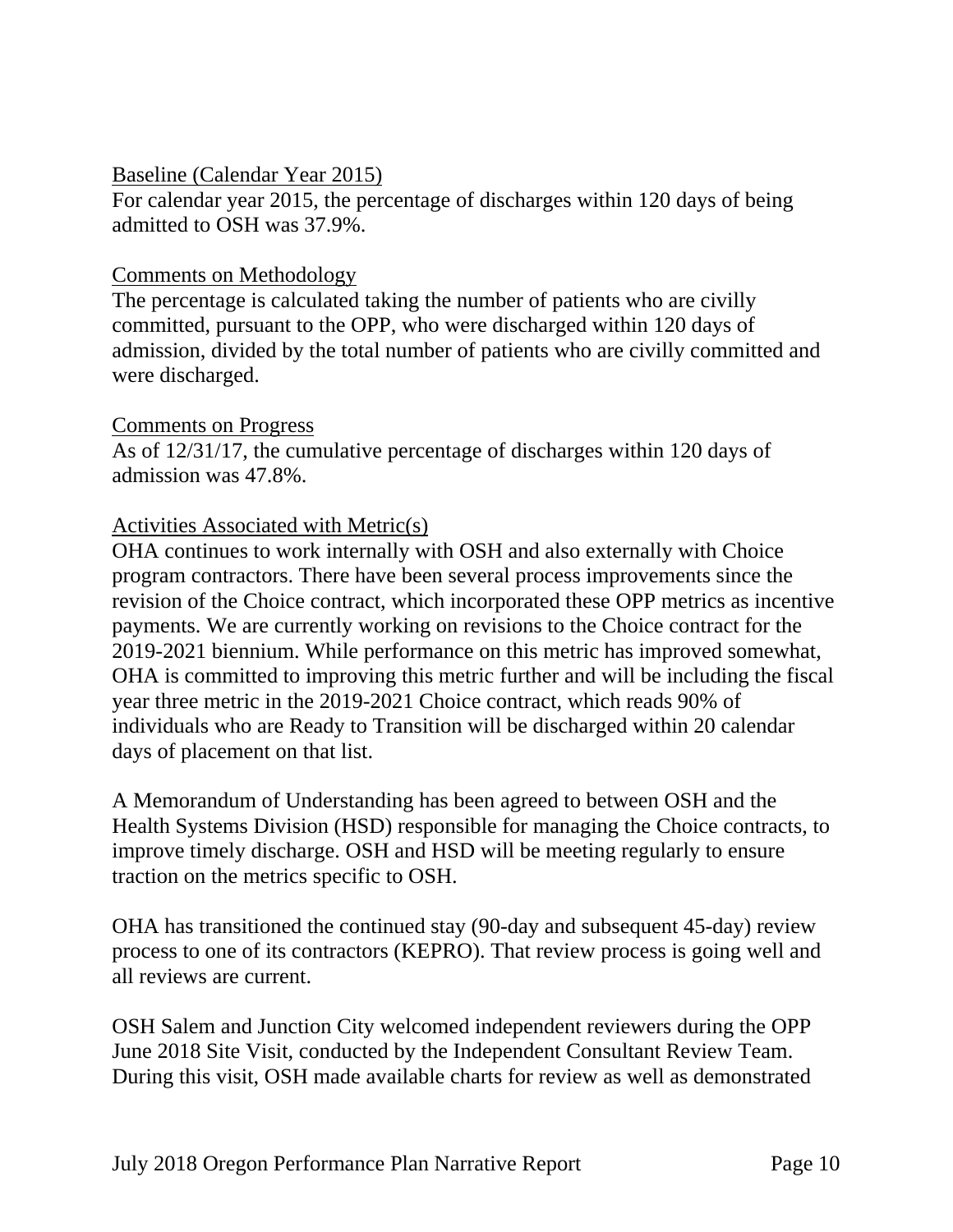processes used at OSH and looks forward to continued conversations with the Independent Consultant on her recommendations moving forward.

# **Acute Psychiatric Care**

#### *#29 Percentage Receiving Warm Handoff*

#### Baseline (Calendar Year 2015)

This is a new process and metric, therefore there is no baseline information available for calendar year 2015.

#### Comments on Methodology

OHA has contracted with Health Insights to gather data to determine the number of warm handoffs that are occurring for individuals with SPMI in acute care. The contractor is reviewing records for all acute care discharges within each quarter to determine if a warm handoff occurred. This process will also identify any refusals for a warm handoff.

#### Comments on Progress

Pursuant to the OPP, by the end of fiscal year two (June 30, 2018), 75% of individuals discharged from an acute care psychiatric facility will receive a warm handoff to a community case manager, peer bridger, or other community provider. As of 12/31/17, the cumulative percentage of those who received a warm handoff was 27.7%. OHA has begun discussions with the Oregon Association of Hospitals and Health Systems (OAHHS) to assure performance on this metric improves over time. OHA is behind pace on this metric. Steps being taken to address this are described at page 14, in the section for "Activities Associated with Metric(s)."

#### *#30 Percentage Receiving Follow-up within 7 Days of Discharge*

#### Baseline (Calendar Year 2015)

For calendar year 2015, the percentage of follow up visits within seven days of discharge was 79.4%.

#### Comments on Methodology

The methodology to collect this data aligns with the methodology for reporting on other Coordinated Care Organizations (CCO) metrics.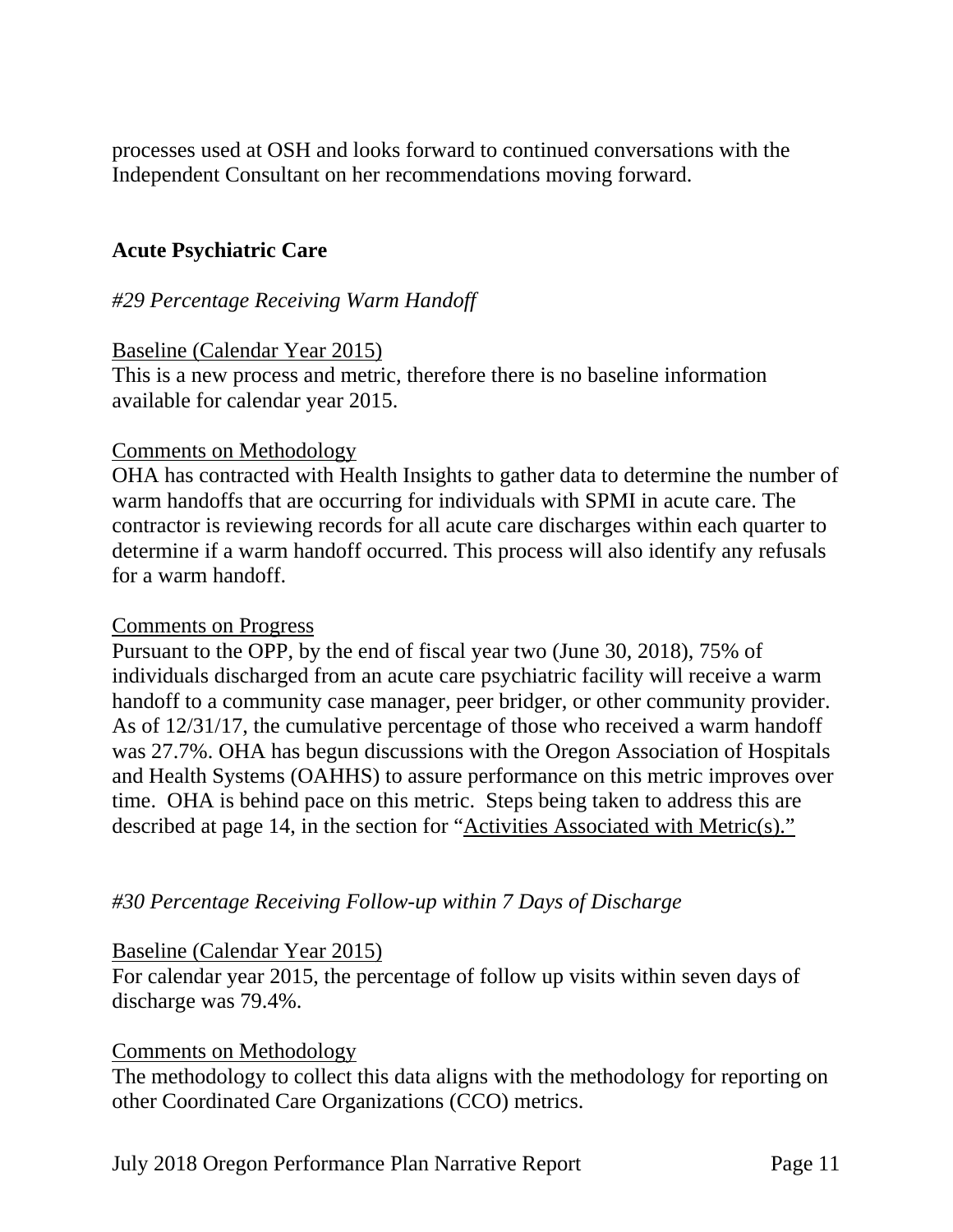#### Comments on Progress

The OPP provides that OHA will continue to require that individuals receive a follow-up visit with a community mental health provider within 7 days of discharge, and that OHA will report this data. As of 12/31/17, the percent of individuals receiving follow up within seven days was 77.8%. Oregon still continues to do well as compared to other states. According to the 2015 Benchmarks and Thresholds Report by the National Center for Quality Assurance (NCQA), the Medicaid national  $90<sup>th</sup>$  percentile was 70%. Oregon's numbers continue to be above the  $90<sup>th</sup>$  percentile.

### *#31 (a) Readmission Rates*

#### Baseline (Calendar Year 2015)

The cumulative 30-day readmission rate to acute care psychiatric facilities for calendar year 2015 was 9.23%. The cumulative 180-day readmission rate to acute care psychiatric facilities for calendar year 2015 was 21.35%.

#### Comments on Methodology

Pursuant to the OPP, OHA will monitor and report the percentages of discharges with readmissions to Acute Psychiatric Care hospitals within 30 and 180 days of discharge from hospitalizations for a psychiatric reason. The Data Specification Sheet has been updated to provide the methodology for collecting the readmission rate data by hospital. The readmission rate by hospital was reported based on the hospital where the first admission occurred. The second admission may have actually occurred at another hospital. This creates challenges in how the data by hospital is interpreted.

#### Comments on Progress

As of 12/31/17, the cumulative percentage rates of readmission at 30 and 180 days were 10.8% and 22.9% respectively. See Appendix C for the breakout by hospital.

#### *#35 Average Length of Stay*

#### Baseline (Calendar Year 2015)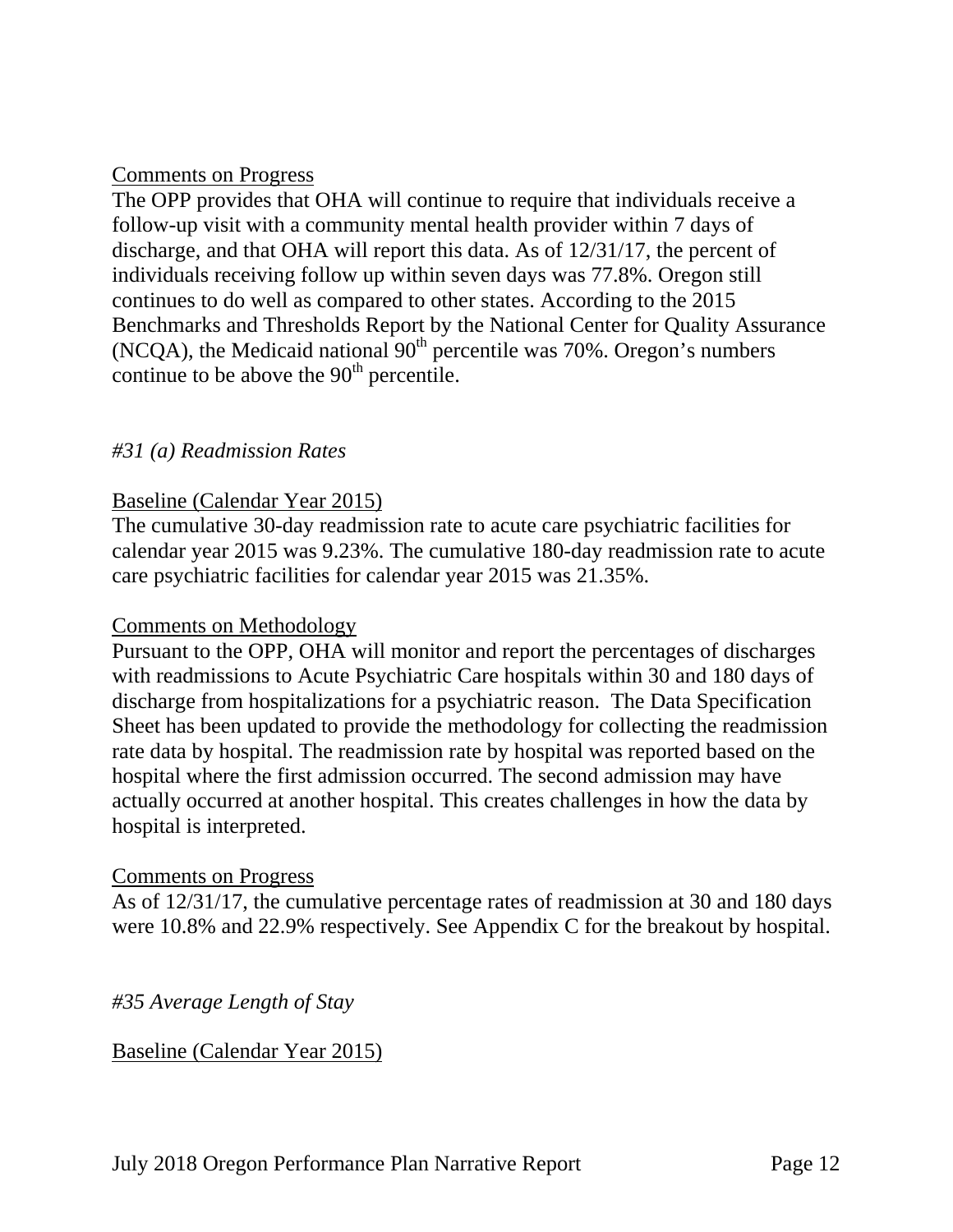The cumulative average length of stay for Acute Psychiatric Care facilities, for calendar year 2015, is 8.89 days. For calendar year 2015, there were 4,431 discharges; 385 (8.7%) of them exceeded 20 days.

#### Comments on Methodology

The OPP provides that OHA will provide the cumulative average length of stay of individuals with SPMI for all hospitals, as well as the average length of stay by hospital. OHA will also provide a count of the number of individuals with a length of stay longer than 20 days.

#### Comments on Progress

As of 12/31/17, the cumulative average length of stay of individuals with SPMI discharged from acute psychiatric care facilities was 11.4 days. When broken down by hospital, the range of length of stays at the 12 acute psychiatric care facilities ranges from 7.4 to 14.0 days. Of the 4,486 discharges, the length of stay for 529 (11.8%) of them exceeded 20 days. Of the 529, 145 were on the OSH Waitlist. See Appendix D for the detail by hospital.

#### Activities Associated with Metric(s)

OHA continues to work with the OAHHS regarding the revised Oregon Administrative Rules addressing the Warm Handoff requirement. OHA staff along with Independent Consultant Pam Hyde and a representative from Health Insights attended a meeting in February 2018 with the Metro Area Council on Acute Care to discuss warm handoffs. OHA continues to engage with the Acute Care Hospitals and Health Insights to better understand the barriers. Upon preliminary review, the low percentage of warm handoffs appears to be partly a documentation issue. Processes are being discussed to make improvements to promote consistent documentation across hospitals.

# **Emergency Departments (ED)**

# *#40 (a) Number Readmitted Two or More Times within 6 Months*

#### Baseline (Calendar Year 2015)

During calendar year 2015, 1,067 individuals with SPMI were re-admitted to the ED two or more times in a six-month period.

#### Comments on Methodology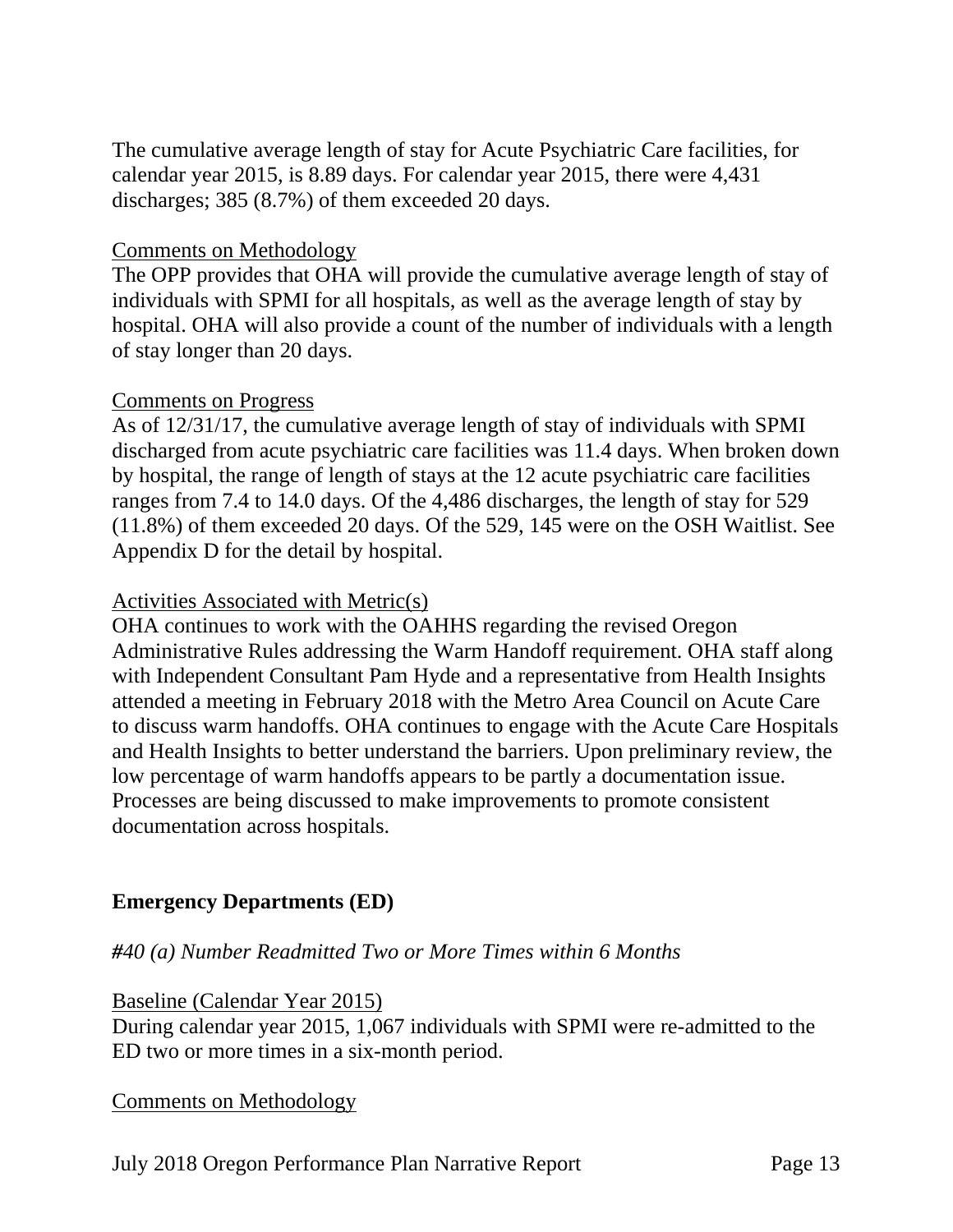The OPP provides that OHA will count individuals with three or more visits (admissions) to the ED (which is equal to two readmissions) within a six-month period of time. As discussed with Pam Hyde and shared with USDOJ during the November 2, 2017 meeting, OHA is providing this breakout by CCO. See Appendix E for the detail by CCO.

### Comments on Progress

As of 12/31/17, 935 individuals with SPMI were readmitted to the ED two or more times in a six-month period. There is no target associated with this metric.



# *#41(a-b) Rate of ED Mental Health Visits*

# Baseline (Calendar Year 2015)

During calendar year 2015, the rate was 1.54 persons per 1000 OHP members who visited the ED for psychiatric reasons. The red line in the chart above is the target number. The blue bar shows the actual performance OHA has been able to measure thus far. OHA continues to study the performance on this metric and the reasons behind these numbers, as described below.

Comments on Methodology

The OPP provides that OHA will reduce the rate of visits to general emergency departments by individuals with SPMI for mental health reasons, and that by the end of fiscal year two (June 30, 2018), there will be a 20% reduction from the baseline. The rate of ED visits for mental health reasons is the number of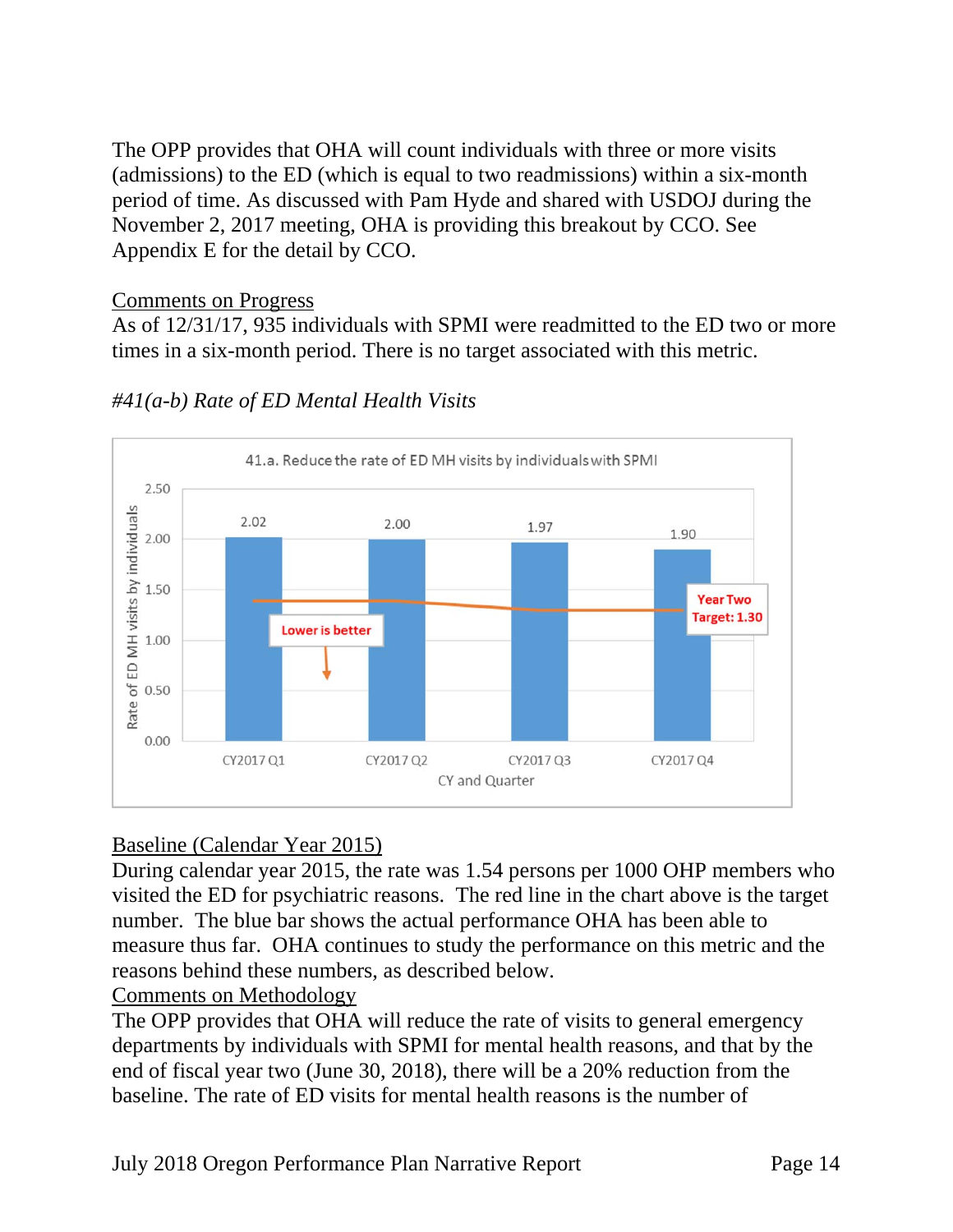individuals with SPMI who had an ED visit for psychiatric reasons per 1,000 persons enrolled in Medicaid. The MMIS system does not have diagnostic information for everyone enrolled in Medicaid. However, OHA will review the methodology for possible narrowing of the patients in the denominator to individuals with SPMI.

Comments on Progress

As of 12/31/17, 1.9 individuals per 1,000 OHP members with SPMI visited the ED for mental health reasons. This rate has remained approximately the same for the last few reporting periods.

# Activities Associated with Metric(s)

Initial analysis identifies the metro area and Fee-For-Service members are the highest utilizers of this service. OHA will continue to work with its system partners to further understand what is impacting the rate.

# **Supported Employment**

# *#45 (a-b) Individuals Served with Supported Employment*

# Baseline (Calendar Year 2015)

The two Supported Employment data points being collected regarding Supported Employment are new data points; therefore, baseline data is not available.

#### Comments on Methodology

The data regarding Supported Employment services is received via Quarterly Reports. OHA will identify the number of individuals receiving Supported Employment who are employed in Competitive Integrated Employment (CIE), and the number of individuals who no longer receive Supported Employment services and are employed in competitive integrated employment without receiving supportive services from a Supported Employment specialist at discharge.

#### Comments on Progress

Pursuant to the OPP, OHA will report the number of persons receiving Supported Employment who are employed in CIE and the number of individuals who no longer receive Supported Employment and are employed in CIE. As of 12/31/17, 756 individuals were receiving Supported Employment services and employed in CIE. There were 127 individuals who no longer receive Supported Employment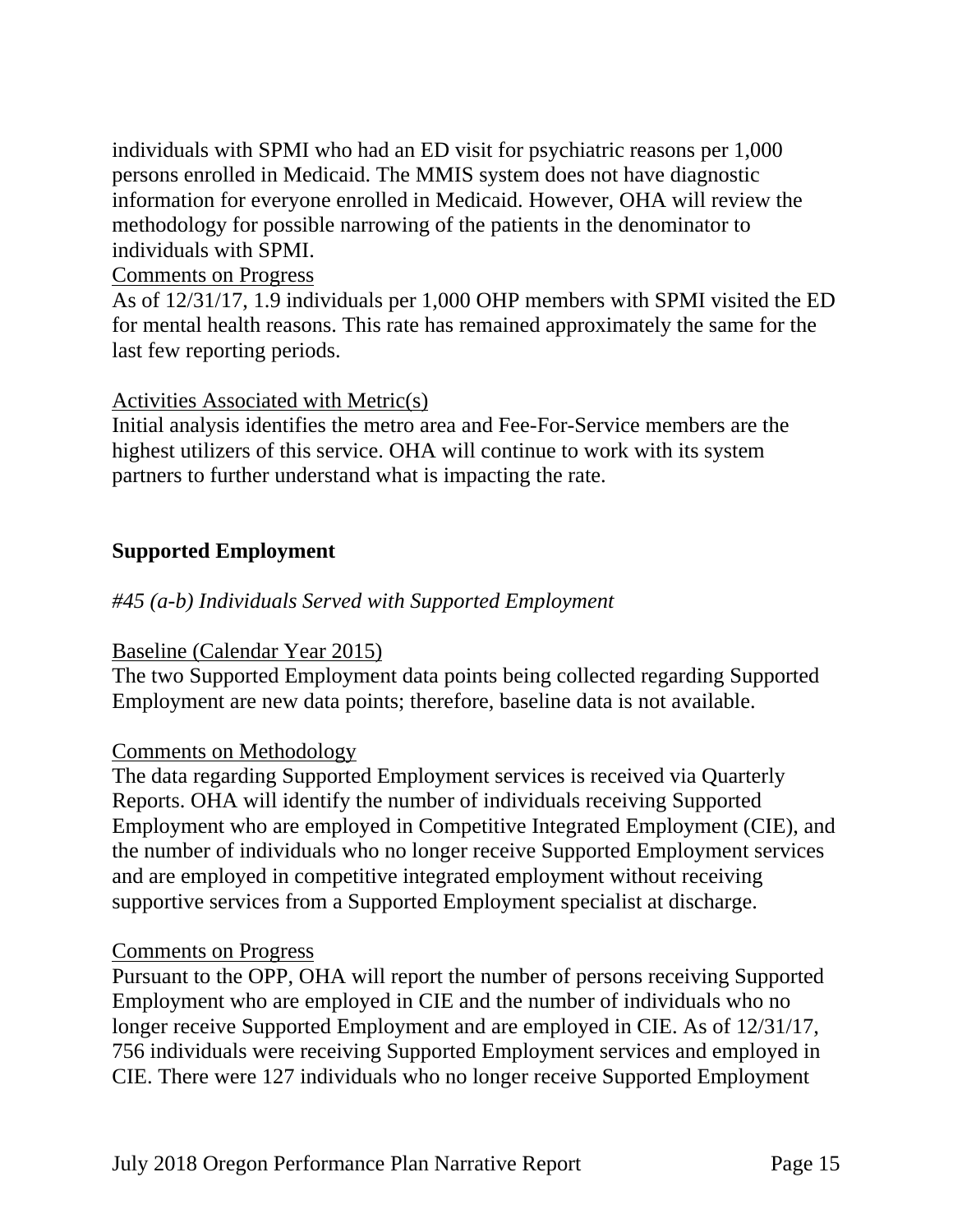and are employed in CIE without currently receiving supportive services from a Supported Employment specialist.

### Activities Associated with Metric(s)

OHA will continue to work with the Oregon Supported Employment Center of Excellence to monitor fidelity and provide technical assistance.

# **Secure Residential Treatment (SRTF)**

### *#49 (b) (i-ii) Average Length of Stay in SRTFs*



# Baseline (Calendar Year 2015)

As of the end of calendar year 2015, the average length of stay for an individual who was civilly committed and in a Secure Residential Treatment Facility (SRTF) was 638 days.

#### Comments on Methodology

The baseline data is calculated by dividing the total days by the number of individuals with SPMI civilly committed who have been discharged from SRTFs.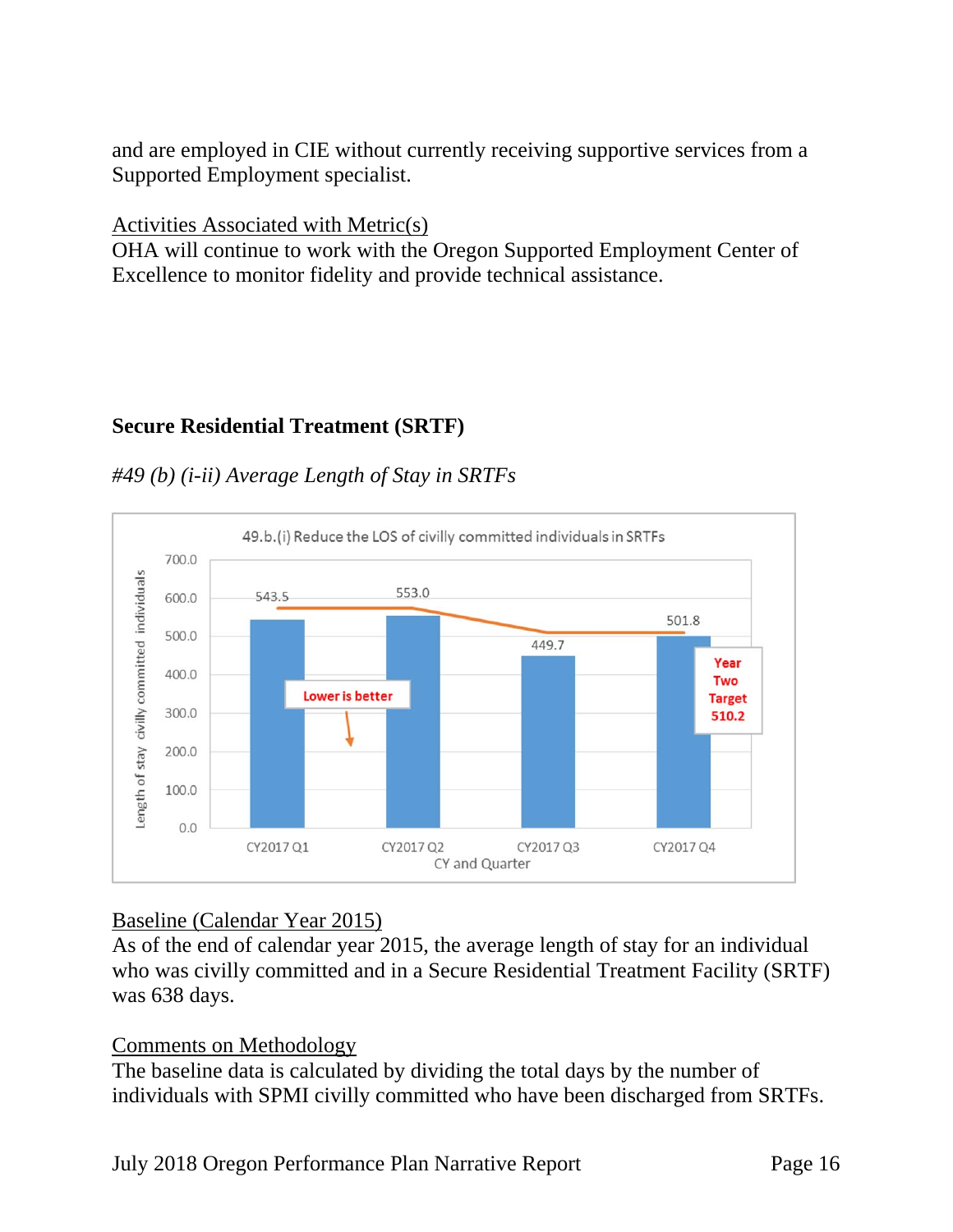### Comments on Progress

Pursuant to the OPP, OHA will seek to reduce the length of stay of civilly committed individuals in secure residential treatment facilities, in that by the end of fiscal year two (June 30, 2018), there will be a 10% reduction from the baseline. As of 12/31/17, the average length of stay for an individual who was civilly committed and discharged from an SRTF was 501.8 days. While the length of stay has increased since last quarter, it is still significantly below baseline. This increase may in part reflect efforts to assure that those who can be served in more integrated settings have been transitioned to other settings or are no longer being admitted to SRTFs.

#### Activities Associated with Metric(s)

OHA's contractor (KEPRO) continues to perform prior authorizations for individuals referred to SRTF from OSH as well as the continued stay reviews for individuals receiving treatment in an SRTF. OHA is working with its contractors to assure only those who need this intensive a level of care are admitted and to promote timely discharge from SRTFs for those who can transition safely to more integrated settings.

#### **Criminal Justice Diversion (CJD)**

#### *#52 (a) Numbers Served With Jail Diversion*

#### Baseline (Calendar Year 2015)

In the last quarter of calendar year 2015, there were 1,409 individuals that received Jail Diversion services. The number of those reported by jail diversion contractors as receiving services pre-arrest was 499 and the number post-arrest was 910.

#### Comments on Methodology

The data regarding Jail Diversion services is received via Quarterly Reports from jail diversion contractors. OHA will identify the number of individuals receiving Jail Diversion services as well as the number that were pre-arrest and post-arrest.

#### Comments on Progress

Pursuant to the OPP, OHA will continue to report the number of individuals with SPMI receiving jail diversion services and the number of reported diversions. As of 12/31/17, 1,766 individuals received diversion services, an increase over the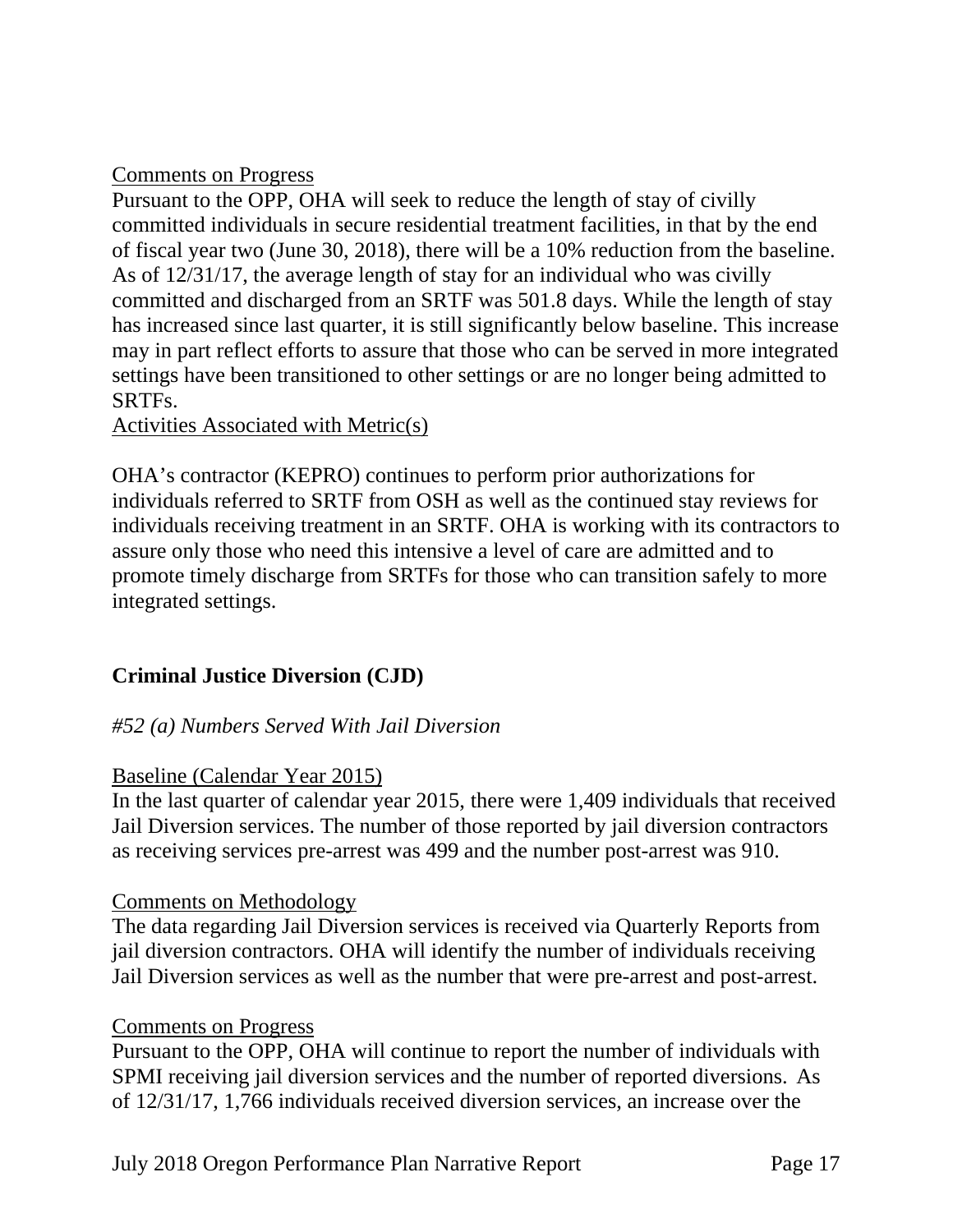baseline year of 357 individuals. Of these 1766 individuals, 350 were pre-booking and 1,416 were post-booking. The Independent Consultant's Review Team spent considerable time during its June Site Visit reviewing Criminal Justice Diversion programs and doing chart reviews of individuals receiving such services. OHA will work with the Independent Consultant to determine ways to improve services and to assure consistency in reporting of pre- and post-arrest services for adults with SPMI.

### *#52 (d) Number of Individuals Receiving Mental Health Services and Arrested*

OHA has been keeping the Independent Consultant Pam Hyde apprised of the challenges in collecting this data. During the November 2017 annual meeting between OHA and USDOJ, OHA shared the challenges in collecting the data directly with USDOJ. The collection of this data is a complex process requiring data from both OHA and the Criminal Justice Commission (CJC). OHA continues to work with Oregon DOJ regarding establishing a partnership between OHA and the Criminal Justice Commission (CJC) so that data can be shared.

# APPENDIX A

Many of the metrics identified refer to a rolling one-year period. This information is identified in the Data Table in Appendix  $B$  – see the footnote marked with an asterisk (\*). A rolling one-year period means the analyst looks at 12 months of data for each quarterly report. In the current report, three quarters of data from the previous report are included along with one new quarter for a full 12 months of data. Doing this ensures adequate sample size for analysis, especially when there are small samples. The table below shows a rolling one-year schedule with a sixmonth lag period to ensure complete data submission.

| <b>Report Quarter</b> | <b>Previous Rolling One-Year Period</b>        |
|-----------------------|------------------------------------------------|
| Q1 (January)          | July 1 to June 30 of the previous year         |
| $Q2$ (April)          | October 1 to September 30 of the previous year |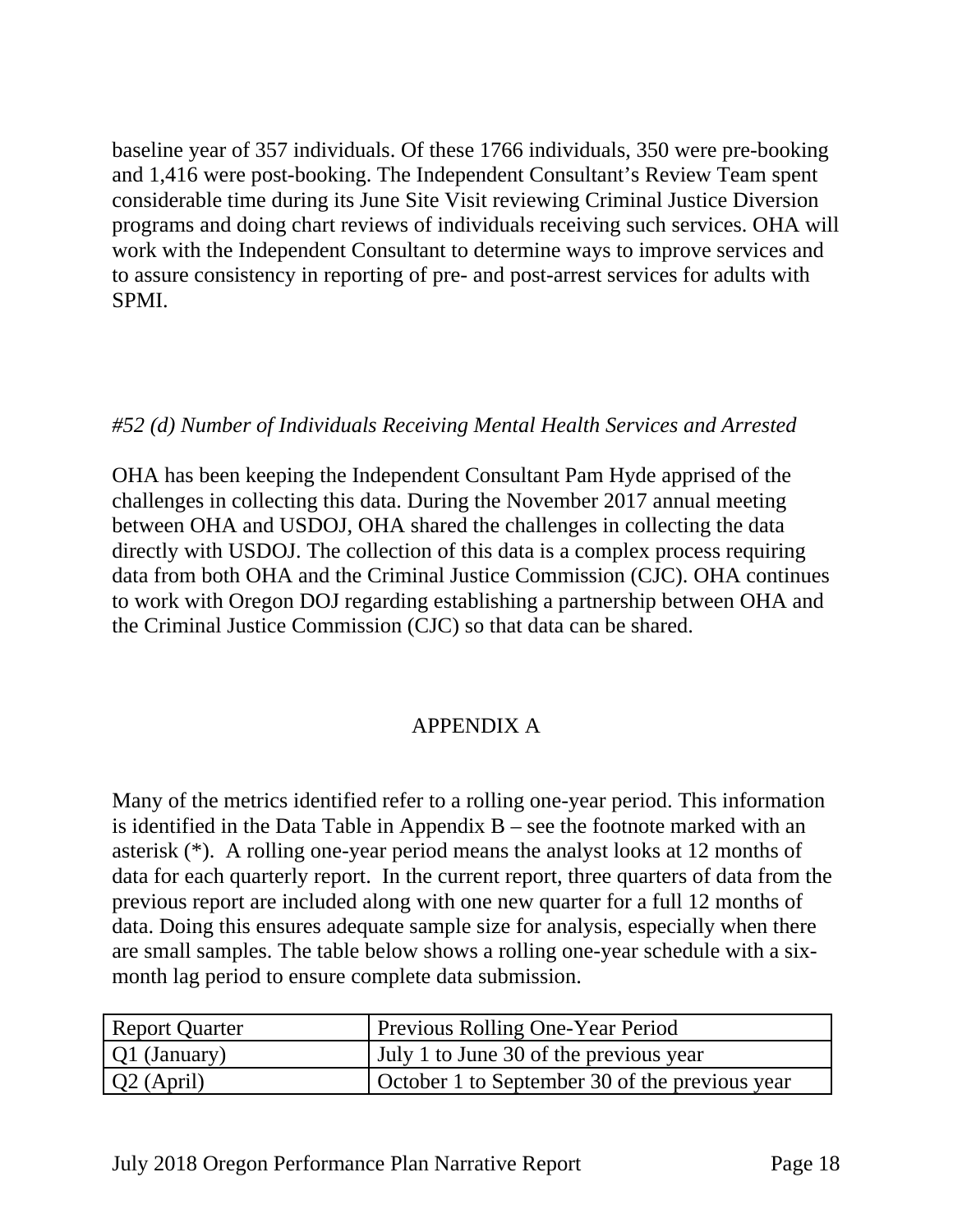| $Q3$ (July)  | January 1 to December 31 of the previous year |
|--------------|-----------------------------------------------|
| Q4 (October) | April 1 to March 31 of the previous year      |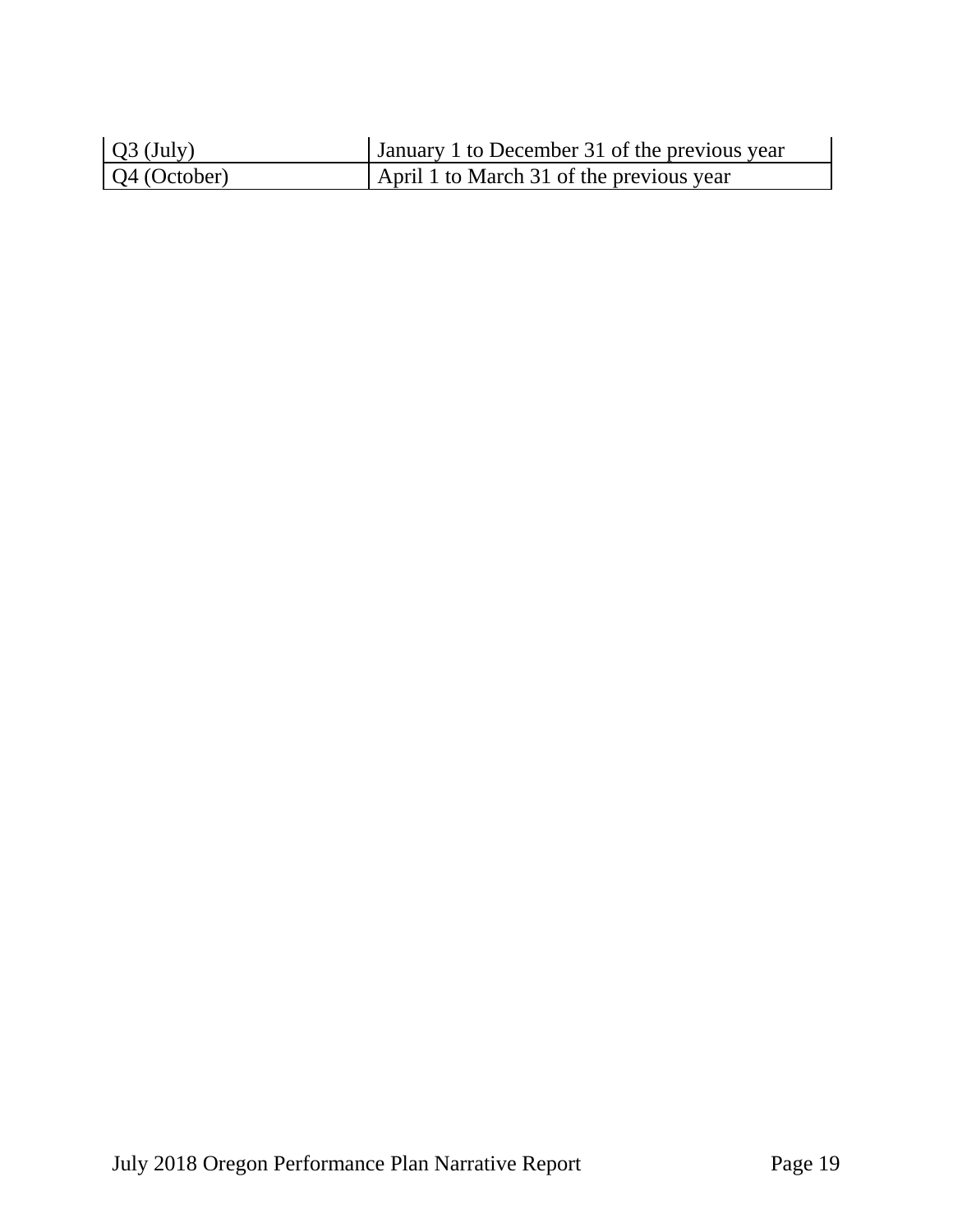| <b>Metric</b><br><b>Category</b> | <b>Metric</b><br><b>Numbe</b> |                                                                                                       | <b>Performance Outcome</b>                                                                                                                                                                    | <b>Baseline</b><br>2015 | <b>Target</b><br><b>Year 1</b><br>6/30/2017 | <b>Target</b><br><b>Year 2</b><br>06/30/18 | <b>Quarter</b><br><b>Ending</b><br>Sept 30 | <b>Quarter</b><br><b>Ending</b><br><b>Dec 31</b> | <b>Quarter</b><br><b>Ending</b><br><b>March 31</b><br>of each FY of each FY of each FY of each FY | <b>Quarter</b><br><b>Ending</b><br><b>June 30</b> |
|----------------------------------|-------------------------------|-------------------------------------------------------------------------------------------------------|-----------------------------------------------------------------------------------------------------------------------------------------------------------------------------------------------|-------------------------|---------------------------------------------|--------------------------------------------|--------------------------------------------|--------------------------------------------------|---------------------------------------------------------------------------------------------------|---------------------------------------------------|
| ACT*                             | 1a                            | OHA will increase the number of individuals with                                                      | 1,050 individuals will be served by the end of year one (June 30, 2017).                                                                                                                      | 815                     | 1,050                                       |                                            | 1,098                                      | 1,120                                            | 1,140                                                                                             | 1,170                                             |
|                                  | 1b                            | SPMI served by ACT teams.                                                                             | 2,000 individuals will be served by the end of year two (June 30, 2018).                                                                                                                      | n/a                     | n/a                                         | 2,000                                      | 1,280                                      | 1,260                                            |                                                                                                   |                                                   |
| <b>Crisis</b>                    | 7a                            | OHA will increase the number of individuals with<br>mobile crisis services, as follows:               | During year one (July 1, 2016 to June 30, 2017), 3,500 people will be<br>served by mobile crisis.                                                                                             | 3,150                   | 3,500                                       | n/a                                        | 3,587                                      | 3,472                                            | 3,564                                                                                             | 3,832                                             |
| 7b                               |                               |                                                                                                       | During year two (July 1, 2017 to June 30, 2018), 3,700 people will be<br>served by mobile crisis.                                                                                             | n/a                     | n/a                                         | 3,700                                      | 4,208                                      | 5,027                                            |                                                                                                   |                                                   |
| Crisis*<br><b>8c</b>             |                               | OHA will track and report the number of<br>individuals receiving a mobile crisis contact.             | By the end of year two (June 30, 2018), Oregon will report the number of<br>individuals whose dispositions after contact with mobile crisis result in:                                        |                         |                                             |                                            | End of year two deliverable                |                                                  |                                                                                                   |                                                   |
|                                  |                               |                                                                                                       | stabilization in a community setting rather than arrest                                                                                                                                       |                         |                                             |                                            |                                            |                                                  |                                                                                                   |                                                   |
|                                  |                               |                                                                                                       | presentation to an emergency department                                                                                                                                                       |                         |                                             |                                            |                                            |                                                  |                                                                                                   |                                                   |
|                                  |                               |                                                                                                       | admission to an acute care psychiatric facility                                                                                                                                               |                         |                                             |                                            |                                            |                                                  |                                                                                                   |                                                   |
| $SH^*$                           | 14a                           | OHA's housing efforts will include an increase in<br>the number of individuals with SPMI in supported | In year one (July 1, 2016 to June 30, 2017), at least 835 individuals will<br>live in supported housing.                                                                                      | 442                     | 835                                         | n/a                                        | 767                                        | 834                                              | 876                                                                                               | 966                                               |
|                                  | 14 <sub>b</sub>               | housing, as follows:                                                                                  | In year two (July 1, 2017 to June 30, 2018), at least 1,355 individuals will<br>live in supported housing.                                                                                    | n/a                     | n/a                                         | 1,355                                      | 1,008                                      | 1,002                                            |                                                                                                   |                                                   |
|                                  | 14c                           |                                                                                                       | In year three (July 1, 2018 to June 30, 2019), at least $2,000$ individuals<br>will live in supported housing.                                                                                |                         |                                             |                                            | Year Three Deliverable                     |                                                  |                                                                                                   |                                                   |
| <b>PDS</b>                       | <b>16a</b>                    | services, as follows:                                                                                 | OHA will increase the availability of peer-delivered By the end of year one (June 30, 2017), OHA will increase the number of<br>individuals who are receiving peer-delivered services by 20%. | 2,156                   | 2,587                                       | n/a                                        | 2,434                                      | 2,461                                            | 2,538                                                                                             | 2,880                                             |
|                                  | <b>16b</b>                    |                                                                                                       | By the end of year two (June 30, 2018), OHA will increase the number of<br>individuals who are receiving peer-delivered services by an additional                                             |                         |                                             | 3,456                                      | 3,022                                      | 3,289                                            |                                                                                                   |                                                   |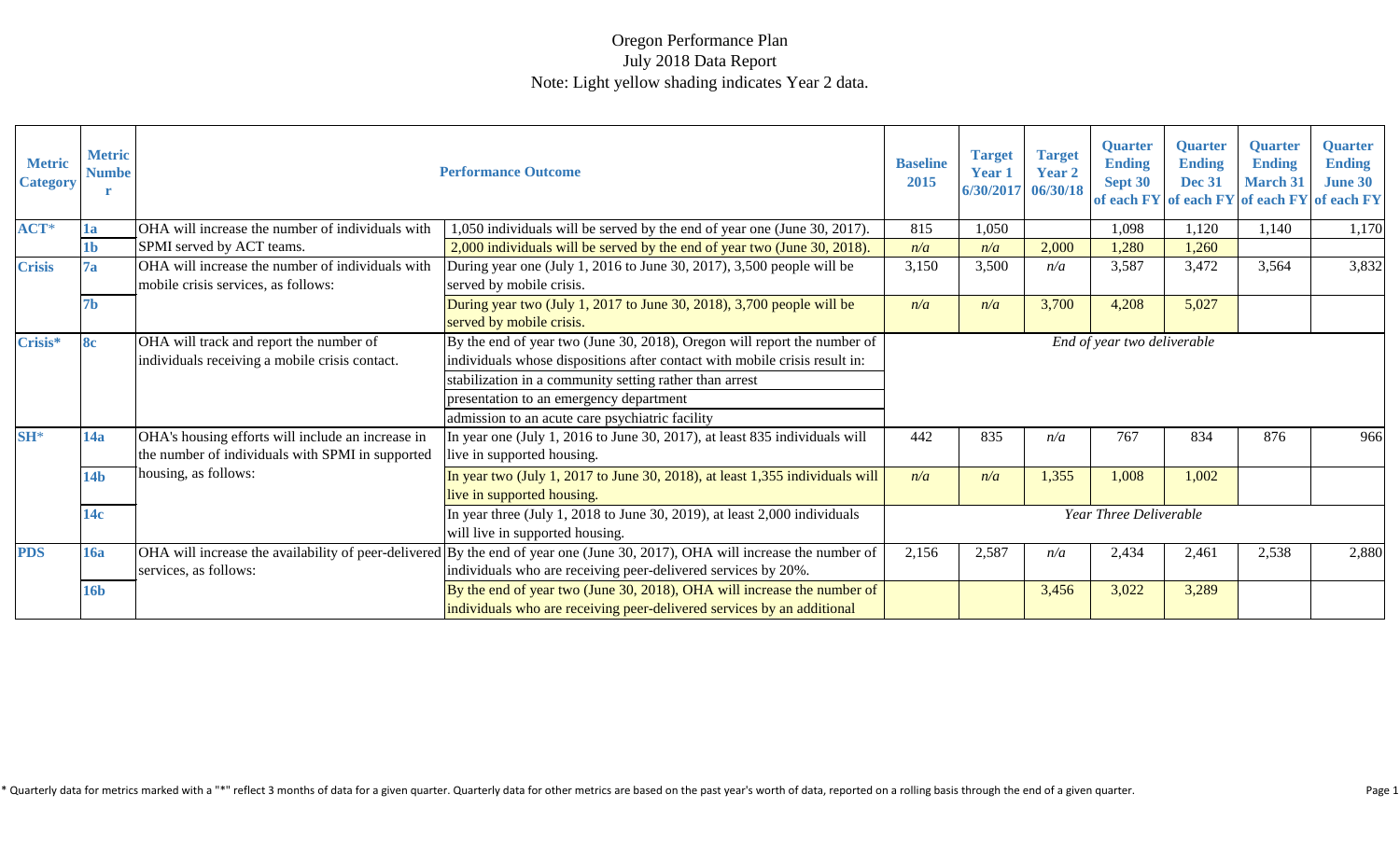| <b>Metric</b><br><b>Category</b> | <b>Metric</b><br><b>Numbe</b> |                                                                                                               | <b>Performance Outcome</b>                                                                                                                                                                                                 | <b>Baseline</b><br>2015                     | <b>Target</b><br><b>Year 1</b><br>6/30/2017 | <b>Target</b><br><b>Year 2</b><br>06/30/18 | <b>Quarter</b><br><b>Ending</b><br>Sept 30 | <b>Quarter</b><br><b>Ending</b><br><b>Dec 31</b> | <b>Quarter</b><br><b>Ending</b><br><b>March 31</b><br>of each FY of each FY of each FY of each FY | <b>Quarter</b><br><b>Ending</b><br><b>June 30</b> |
|----------------------------------|-------------------------------|---------------------------------------------------------------------------------------------------------------|----------------------------------------------------------------------------------------------------------------------------------------------------------------------------------------------------------------------------|---------------------------------------------|---------------------------------------------|--------------------------------------------|--------------------------------------------|--------------------------------------------------|---------------------------------------------------------------------------------------------------|---------------------------------------------------|
| <b>OSH</b>                       | 20a                           | Discharge from OSH will occur as soon as an<br>individual is ready to return to the community, as<br>follows: | By the end of year one (June 30, 2017), $75\%$ of individuals who are<br>Ready to Place/Ready to Transition will be discharged within 30 calendar<br>days of placement on that list.                                       | 51.7%                                       | 75.0%                                       | n/a                                        | 55.4%                                      | 59.6%                                            | 61.6%                                                                                             | 61.3%                                             |
|                                  | 20 <sub>b</sub>               |                                                                                                               | By the end of year two (June 30, 2018), 85% of individuals who are<br>Ready to Place/Ready to Transition will be discharged within 25 calendar<br>days of placement on that list.                                          | 61.3%                                       | n/a                                         | 85.0%                                      | 53.9%                                      | 49.0%                                            |                                                                                                   |                                                   |
|                                  | 20c                           |                                                                                                               | By the end of year three (June 30, 2019), 90% of individuals who are<br>Ready to Place/Ready to Transition will be discharged within 20 calendar<br>days of placement on that list.                                        | 57.7%                                       | n/a                                         | n/a                                        |                                            |                                                  | Year Three Deliverable                                                                            |                                                   |
|                                  | 20e                           |                                                                                                               | OSH will track and report discharges that are extended to and occur on<br>the business day following a weekend day or holiday. (FY1)                                                                                       | <b>Baseline</b><br><b>Not</b><br>Applicable | Measure<br>without<br>Target                | n/a                                        | $\Omega$                                   |                                                  |                                                                                                   |                                                   |
|                                  |                               |                                                                                                               | OSH will track and report discharges that are extended to and occur on<br>the business day following a weekend day or holiday. (FY2)                                                                                       | n/a                                         | n/a                                         | n/a                                        | 5 <sup>5</sup>                             | $\overline{2}$                                   |                                                                                                   |                                                   |
| <b>OSH</b>                       | 24                            |                                                                                                               | At the end of year one (June 30, 2017), OSH will discharge 90% of<br>individuals within 120 days of admission.(FY1)                                                                                                        | 37.8%                                       | 90.0%                                       | n/a                                        | 41.5%                                      | 41.7%                                            | 46.4%                                                                                             | 46.9%                                             |
|                                  |                               |                                                                                                               | At the end of year one (June 30, 2017), OSH will discharge 90% of<br>individuals within 120 days of admission.(FY2)                                                                                                        |                                             |                                             | 90.0%                                      | 46.5%                                      | 47.8%                                            |                                                                                                   |                                                   |
| <b>ACUTE</b>                     | 29a                           |                                                                                                               | By the end of year one, (June 30, 2017), 60% of individuals discharged<br>from an acute care psychiatric facility will receive a warm handoff to a<br>community case manager, peer bridger, or other community provider.   | <b>Baseline</b><br>Not<br>Applicable        | 60%                                         |                                            |                                            | Not Available                                    |                                                                                                   |                                                   |
|                                  | 29 <sub>b</sub>               |                                                                                                               | By the end of year two, (June 30, 2018), 75% of individuals discharged<br>from an acute care psychiatric facility will receive a warm handoff to a<br>community case manager, peer bridger, or other community provider.   |                                             |                                             | 75.0%                                      | 21.4%                                      | 27.7%                                            |                                                                                                   |                                                   |
|                                  | 29c                           |                                                                                                               | By the end of year three, (June 30, 2019), 85% of individuals discharged<br>from an acute care psychiatric facility will receive a warm handoff to a<br>community case manager, peer bridger, or other community provider. |                                             |                                             |                                            | Year Three Deliverable                     |                                                  |                                                                                                   |                                                   |

\* Quarterly data for metrics marked with a "\*" reflect 3 months of data for a given quarter. Quarterly data for other metrics are based on the past year's worth of data, reported on a rolling basis through the end of a giv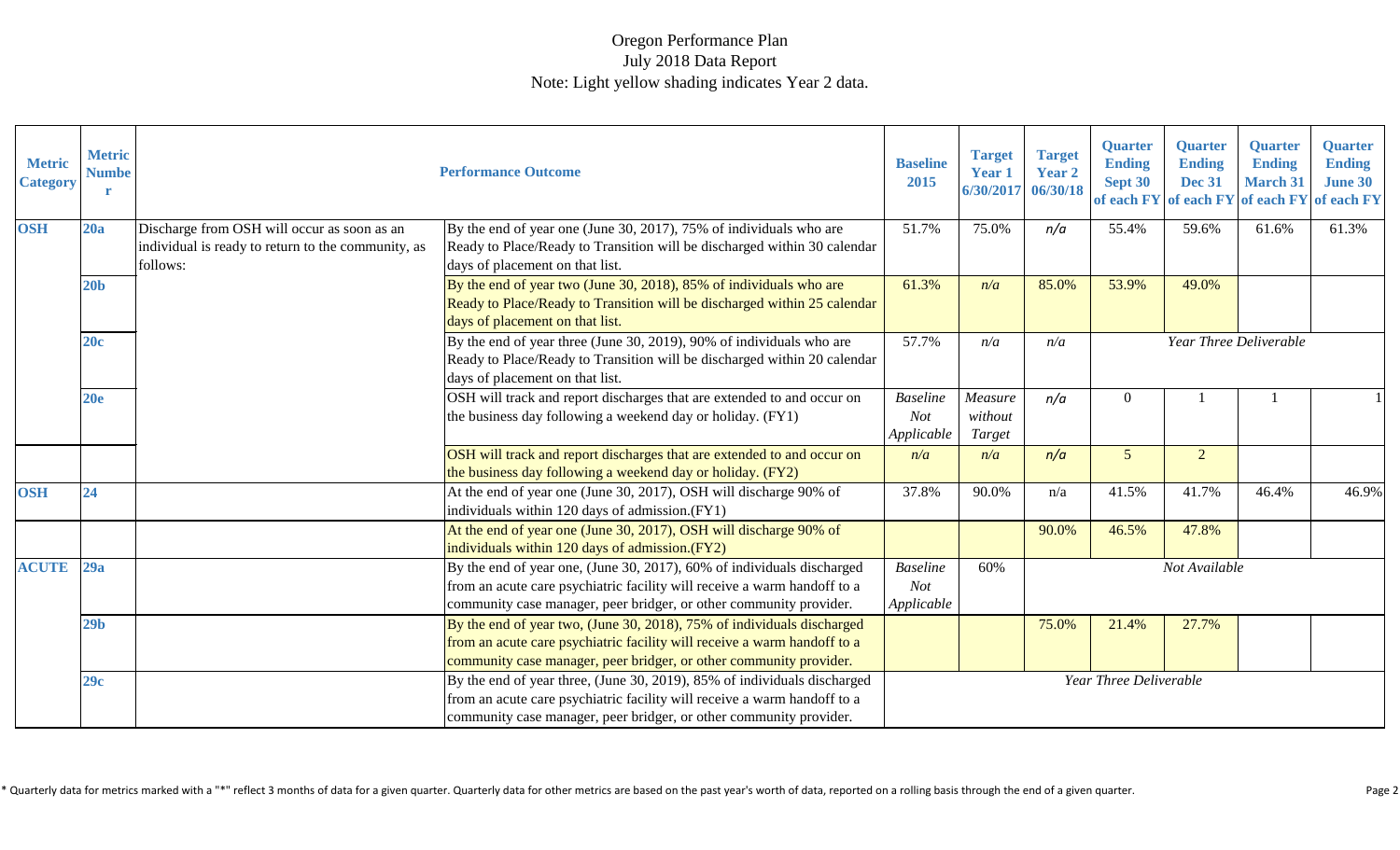| <b>Metric</b><br><b>Category</b> | <b>Metric</b><br><b>Numbe</b> | <b>Performance Outcome</b>                                                                                                                                                             | <b>Baseline</b><br>2015                     | <b>Target</b><br><b>Year 1</b><br>6/30/2017 | <b>Target</b><br><b>Year 2</b><br>06/30/18 | <b>Quarter</b><br><b>Ending</b><br>Sept 30 | <b>Quarter</b><br><b>Ending</b><br><b>Dec 31</b> | <b>Quarter</b><br><b>Ending</b><br><b>March 31</b><br>of each FY of each FY of each FY of each FY | <b>Quarter</b><br><b>Ending</b><br><b>June 30</b> |
|----------------------------------|-------------------------------|----------------------------------------------------------------------------------------------------------------------------------------------------------------------------------------|---------------------------------------------|---------------------------------------------|--------------------------------------------|--------------------------------------------|--------------------------------------------------|---------------------------------------------------------------------------------------------------|---------------------------------------------------|
| <b>ACUTE</b>                     | 30                            | OHA will continue to require that individuals receive a follow up visit<br>with a community mental health provider within 7 days of discharge, and<br>OHA will report this data. (FY1) | 79.4%                                       | Measure<br>without<br>Target                |                                            | 71.5%                                      | 72.0%                                            | 73.0%                                                                                             | 74.20%                                            |
|                                  |                               | OHA will continue to require that individuals receive a follow up visit<br>with a community mental health provider within 7 days of discharge, and<br>OHA will report this data. (FY2) | n/a                                         | n/a                                         | <b>Measure</b><br>without<br><b>Target</b> | 75.7%                                      | 77.8%                                            |                                                                                                   |                                                   |
| <b>ACUTE</b>                     | 31a                           | OHA will monitor and report the 30 day rates of readmission, by acute<br>care psychiatric facility. (FY1)                                                                              | 9.2%                                        | Measure<br>without<br>Target                |                                            | 10.9%                                      | 11.1%                                            | 10.3%                                                                                             | 10.60%                                            |
|                                  |                               | OHA will monitor and report the 30 day rates of readmission, by acute<br>care psychiatric facility. (FY2)                                                                              | n/a                                         | n/a                                         | <b>Measure</b><br>without<br><b>Target</b> | 11.0%                                      | 10.8%                                            |                                                                                                   |                                                   |
|                                  |                               | OHA will monitor and report the 180 day rates of readmission, by acute<br>care psychiatric facility. (FY1)                                                                             | 21.3%                                       | Measure<br>without<br>Target                |                                            | 22.6%                                      | 22.6%                                            | 22.7%                                                                                             | 22.80%                                            |
|                                  |                               | OHA will monitor and report the 180 day rates of readmission, by acute<br>care psychiatric facility. (FY2)                                                                             | n/a                                         | n/a                                         | <b>Measure</b><br>without<br>Target        | 23.8%                                      | 22.9%                                            |                                                                                                   |                                                   |
| <b>ACUTE</b>                     | <b>31b</b><br>32              | Two or more readmissions to acute care psychiatric hospital in a six<br>month period. (FY1)                                                                                            | <b>Baseline</b><br><b>Not</b><br>Applicable | Data for<br>Process<br>Measure              |                                            | Data Not Available                         | 346                                              | 280                                                                                               | 284                                               |
|                                  |                               | Two or more readmissions to acute care psychiatric hospital in a six<br>month period. (FY2)                                                                                            | n/a                                         | n/a                                         | Data for<br><b>Process</b><br>Measure      | 305                                        | 314                                              |                                                                                                   |                                                   |

\* Quarterly data for metrics marked with a "\*" reflect 3 months of data for a given quarter. Quarterly data for other metrics are based on the past year's worth of data, reported on a rolling basis through the end of a giv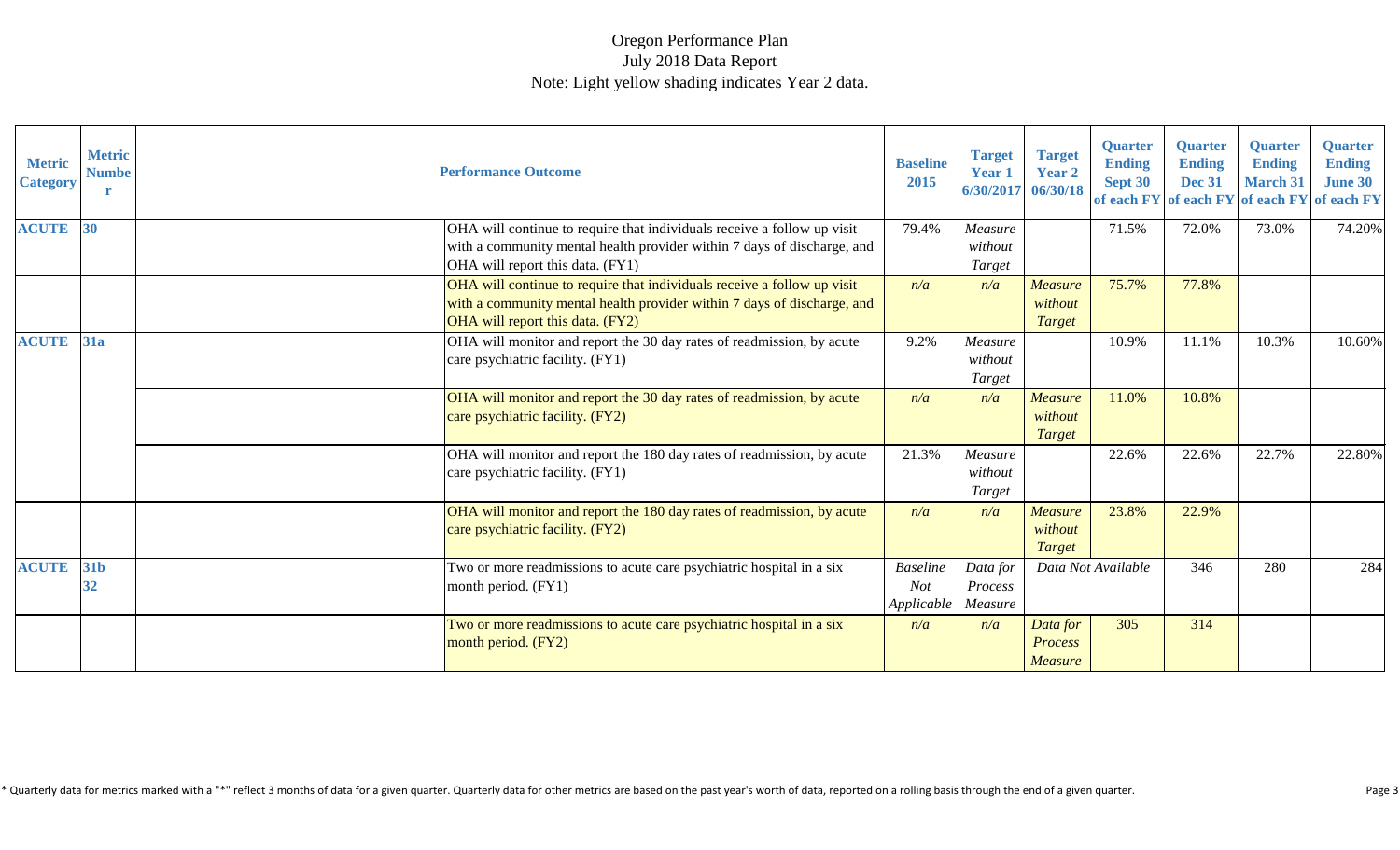| <b>Metric</b><br><b>Category</b> | <b>Metric</b><br><b>Numbe</b> |                                                                                                                                                                               | <b>Performance Outcome</b>                                                                                                                                                                                                                                           | <b>Baseline</b><br>2015 | <b>Target</b><br><b>Year 1</b><br>6/30/2017 06/30/18 | <b>Target</b><br><b>Year 2</b>             | <b>Quarter</b><br><b>Ending</b><br>Sept 30 | <b>Quarter</b><br><b>Ending</b><br><b>Dec 31</b> | <b>Quarter</b><br><b>Ending</b><br><b>March 31</b> | <b>Quarter</b><br><b>Ending</b><br><b>June 30</b><br>of each FY of each FY of each FY of each FY |
|----------------------------------|-------------------------------|-------------------------------------------------------------------------------------------------------------------------------------------------------------------------------|----------------------------------------------------------------------------------------------------------------------------------------------------------------------------------------------------------------------------------------------------------------------|-------------------------|------------------------------------------------------|--------------------------------------------|--------------------------------------------|--------------------------------------------------|----------------------------------------------------|--------------------------------------------------------------------------------------------------|
| <b>ACUTE</b>                     | 35                            |                                                                                                                                                                               | OHA will measure the average length of stay of individuals with SPMI in<br>acute care psychiatric facilities, by hospital. (FY1)                                                                                                                                     | 8.9                     | Measure<br>without<br>Target                         |                                            | 9.6                                        | 9.6                                              | 11.0                                               | 11.24                                                                                            |
|                                  |                               |                                                                                                                                                                               | OHA will measure the average length of stay of individuals with SPMI in<br>acute care psychiatric facilities, by hospital. (FY2)                                                                                                                                     | n/a                     | n/a                                                  | <b>Measure</b><br>without<br>Target        | 11.5                                       | 11.4                                             |                                                    |                                                                                                  |
|                                  | 35                            |                                                                                                                                                                               | OHA will also report the number of individuals with SPMI in each facility<br>whose length of stay exceeds 20 days. (FY1)                                                                                                                                             | 385                     | Measure<br>without<br>Target                         |                                            | 435                                        | 423                                              | 459                                                | 475                                                                                              |
|                                  |                               |                                                                                                                                                                               | OHA will also report the number of individuals with SPMI in each facility<br>whose length of stay exceeds 20 days. (FY2)                                                                                                                                             | n/a                     | n/a                                                  | <b>Measure</b><br>without<br>Target        | 534                                        | 529                                              |                                                    |                                                                                                  |
| <b>ED</b>                        | <b>40a</b>                    | OHA will reduce recidivism to emergency<br>the following steps:                                                                                                               | OHA will monitor the number of individuals with SPMI with two or more<br>departments for the psychiatric purposes, by taking readmissions to an emergency department for psychiatric reasons in a six<br>month period, by CCO (previously stated by hospital). (FY1) | 1,067                   | Measure<br>without<br>Target                         |                                            | 924                                        | 919                                              | 865                                                | 834                                                                                              |
|                                  |                               |                                                                                                                                                                               | OHA will monitor the number of individuals with SPMI with two or more<br>readmissions to an emergency department for psychiatric reasons in a six<br>month period, by CCO (previously stated by hospital). (FY2)                                                     | n/a                     | n/a                                                  | <b>Measure</b><br>without<br><b>Target</b> | 828                                        | 935                                              |                                                    |                                                                                                  |
| ED                               | 41a                           | OHA will reduce the rate of visits to general<br>emergency departments by individuals with SPMI                                                                               | By the end of year one (June 30, 2017), there will be a $10\%$ reduction<br>from the baseline.                                                                                                                                                                       | 1.5                     | 1.4                                                  |                                            | 2.0                                        | 2.1                                              | 2.0                                                | 2.0                                                                                              |
|                                  | 41 <sub>b</sub>               | for mental health reasons, as follows:<br>(excludes Unity)                                                                                                                    | By the end of year two (June 30, 2018), there will be a 20% reduction<br>from the baseline.                                                                                                                                                                          | n/a                     | n/a                                                  | 1.3                                        | 1.97                                       | 1.9                                              |                                                    |                                                                                                  |
| <b>ED</b>                        | 43                            | OHA is working with hospitals to determine a<br>strategy for collecting data regarding individuals<br>with SPMI who are in emergency departments for<br>longer than 23 hours. | OHA will begin reporting this information in July 2017, and will provide<br>data by quarter thereafter. OHA will report this information by region.<br>OHA will pursue efforts to encourage reporting on a hospital-by-hospital<br>basis.                            |                         |                                                      |                                            | Not Available                              |                                                  |                                                    |                                                                                                  |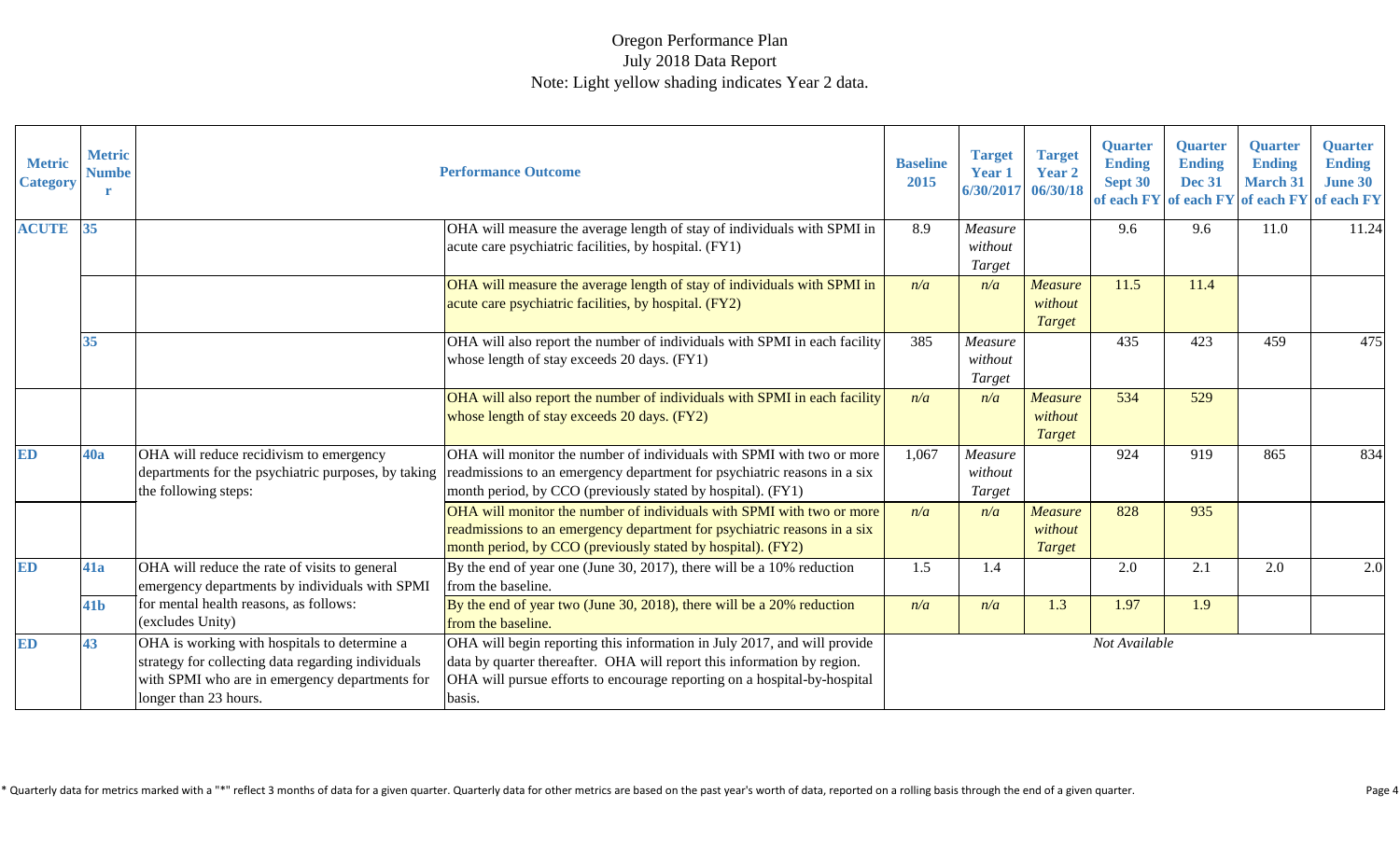| <b>Metric</b><br><b>Category</b> | <b>Metric</b><br><b>Numbe</b> |                                                                                                                                                                      | <b>Performance Outcome</b>                                                                                                                                                                                                                                                    | <b>Baseline</b><br>2015                     | <b>Target</b><br><b>Year 1</b><br>6/30/2017 | <b>Target</b><br><b>Year 2</b><br>06/30/18 | <b>Quarter</b><br><b>Ending</b><br>Sept 30<br>of each FY | <b>Quarter</b><br><b>Ending</b><br><b>Dec 31</b> | <b>Quarter</b><br><b>Ending</b><br><b>March 31</b><br>of each FY of each FY of each FY | <b>Quarter</b><br><b>Ending</b><br><b>June 30</b> |
|----------------------------------|-------------------------------|----------------------------------------------------------------------------------------------------------------------------------------------------------------------|-------------------------------------------------------------------------------------------------------------------------------------------------------------------------------------------------------------------------------------------------------------------------------|---------------------------------------------|---------------------------------------------|--------------------------------------------|----------------------------------------------------------|--------------------------------------------------|----------------------------------------------------------------------------------------|---------------------------------------------------|
| $SE*$                            | 45a                           |                                                                                                                                                                      | The number of individuals with SPMI who receive supported employment<br>services who are employed in competitive integrated employment<br>(FY1)                                                                                                                               | <b>Baseline</b><br><b>Not</b><br>Applicable | Measure<br>without<br>Target                |                                            | 680                                                      | 697                                              | 628                                                                                    | 757                                               |
|                                  |                               |                                                                                                                                                                      | The number of individuals with SPMI who receive supported employment<br>services who are employed in competitive integrated employment<br>(FY2)                                                                                                                               | n/a                                         | n/a                                         | <b>Measure</b><br>without<br><b>Target</b> | 749                                                      | 756                                              |                                                                                        |                                                   |
| SE*                              | <b>45b</b>                    |                                                                                                                                                                      | The number of individuals with SPMI who no longer receive supported<br>employment services and are employed without currently receiving<br>supportive services from a supported employment specialist (but who may Applicable<br>rely upon natural and other supports). (FY1) | <b>Baseline</b><br><b>Not</b>               | Measure<br>without<br>Target                |                                            | 114                                                      | 115                                              | 164                                                                                    | 110                                               |
|                                  |                               |                                                                                                                                                                      | The number of individuals with SPMI who no longer receive supported<br>employment services and are employed without currently receiving<br>supportive services from a supported employment specialist (but who may<br>rely upon natural and other supports). (FY2)            | n/a                                         | n/a                                         | <b>Measure</b><br>without<br>Target        | 121                                                      | 127                                              |                                                                                        |                                                   |
| <b>SRTF</b>                      | 49b (i)                       | OHA will seek to reduce the length of stay of<br>civilly committed individuals in secure residential                                                                 | By the end of year one (June 30, 2017), there will be a $10\%$ reduction<br>from the baseline. (Mean)                                                                                                                                                                         | 638.0                                       | 574.2                                       |                                            | 409.1                                                    | 552.8                                            | 543.5                                                                                  | 553                                               |
|                                  | <b>49b</b> (ii)               | treatment facilities, as follows:                                                                                                                                    | By the end of year two (June 30, 2018), there will be a $20\%$ reduction<br>from the baseline.                                                                                                                                                                                |                                             |                                             | 510.2                                      | 449.7                                                    | 501.8                                            |                                                                                        |                                                   |
| <b>SRTF</b>                      | 49c                           | OHA will regularly report on the number of civilly<br>committed individuals in SRTFs, their lengths of<br>stay, and the number of individuals who are<br>discharged. | Starting with year two of this Plan (July 1, 2017), OHA will collect data<br>identifying the type of, and the placement to which they are discharged.                                                                                                                         |                                             |                                             |                                            |                                                          |                                                  |                                                                                        |                                                   |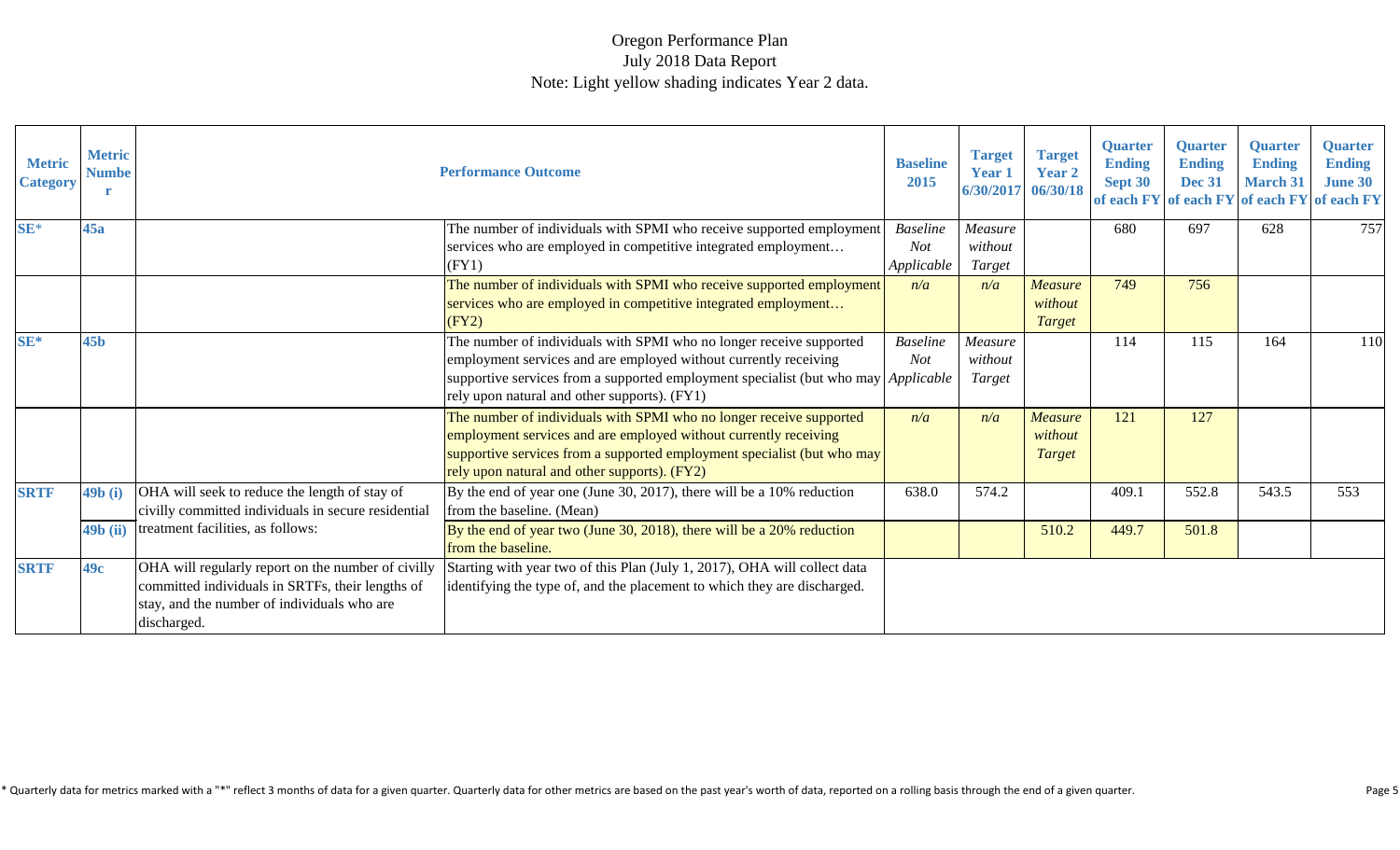| <b>Metric</b><br><b>Category</b> | <b>Metric</b><br><b>Numbe</b> |                                                                                                                                                    | <b>Performance Outcome</b>                                                                                                                    | <b>Baseline</b><br>2015                     | <b>Target</b><br><b>Year 1</b><br>6/30/2017 | <b>Target</b><br><b>Year 2</b><br>06/30/18 | <b>Quarter</b><br><b>Ending</b><br>Sept 30 | <b>Quarter</b><br><b>Ending</b><br><b>Dec 31</b> | <b>Quarter</b><br><b>Ending</b><br><b>March 31</b><br>of each FY of each FY of each FY of each FY | <b>Quarter</b><br><b>Ending</b><br><b>June 30</b> |
|----------------------------------|-------------------------------|----------------------------------------------------------------------------------------------------------------------------------------------------|-----------------------------------------------------------------------------------------------------------------------------------------------|---------------------------------------------|---------------------------------------------|--------------------------------------------|--------------------------------------------|--------------------------------------------------|---------------------------------------------------------------------------------------------------|---------------------------------------------------|
| $\mathbf{CJD}^*$                 | 52a                           | OHA will work to decrease the number of<br>individuals with serious and persistent mental<br>illness who are arrested or admitted to jail based on | OHA will continue to report the number of individuals with SPMI<br>receiving jail diversion services. (FY1)                                   | <b>Baseline</b><br><b>Not</b><br>Applicable | Measure<br>without<br>Target                |                                            | 1,553                                      | 1,610                                            | 1,736                                                                                             | 2,499                                             |
|                                  |                               | a mental health reason, by engaging in the<br>following strategies:                                                                                | OHA will continue to report the number of individuals with SPMI<br>receiving jail diversion services. (FY2)                                   | n/a                                         | n/a                                         | <b>Measure</b><br>without<br><b>Target</b> | 1,822                                      | 1,766                                            |                                                                                                   |                                                   |
|                                  | 52a                           |                                                                                                                                                    | OHA will continue to report the number of reported diversions. (Pre-<br>Booking) (FY1)                                                        | <b>Baseline</b><br><b>Not</b><br>Applicable | Measure<br>without<br>Target                |                                            | 284                                        | 385                                              | 346                                                                                               | 515                                               |
|                                  |                               |                                                                                                                                                    | OHA will continue to report the number of reported diversions. (Pre-<br><b>Booking</b> ) (FY2)                                                | n/a                                         | n/a                                         | <b>Measure</b><br>without<br>Target        | 356                                        | 350                                              |                                                                                                   |                                                   |
|                                  | 52a                           |                                                                                                                                                    | OHA will continue to report the number of reported diversions. (Post-<br>Booking) (FY1)                                                       | <b>Baseline</b><br><b>Not</b><br>Applicable | Measure<br>without<br>Target                |                                            | 1,269                                      | 1,225                                            | 1,390                                                                                             | 1,984                                             |
|                                  |                               |                                                                                                                                                    | OHA will continue to report the number of reported diversions. (Post-<br><b>Booking</b> ) (FY2)                                               | n/a                                         | n/a                                         | <b>Measure</b><br>without<br><b>Target</b> | 1,466                                      | 1,416                                            |                                                                                                   |                                                   |
|                                  | 52d                           |                                                                                                                                                    | As of July 2016, OHA will track arrests of individuals with SPMI who are<br>enrolled in services and will provide data by quarter thereafter. | <b>Baseline</b><br><b>Not</b><br>Applicable |                                             |                                            |                                            | Data Not Available                               |                                                                                                   |                                                   |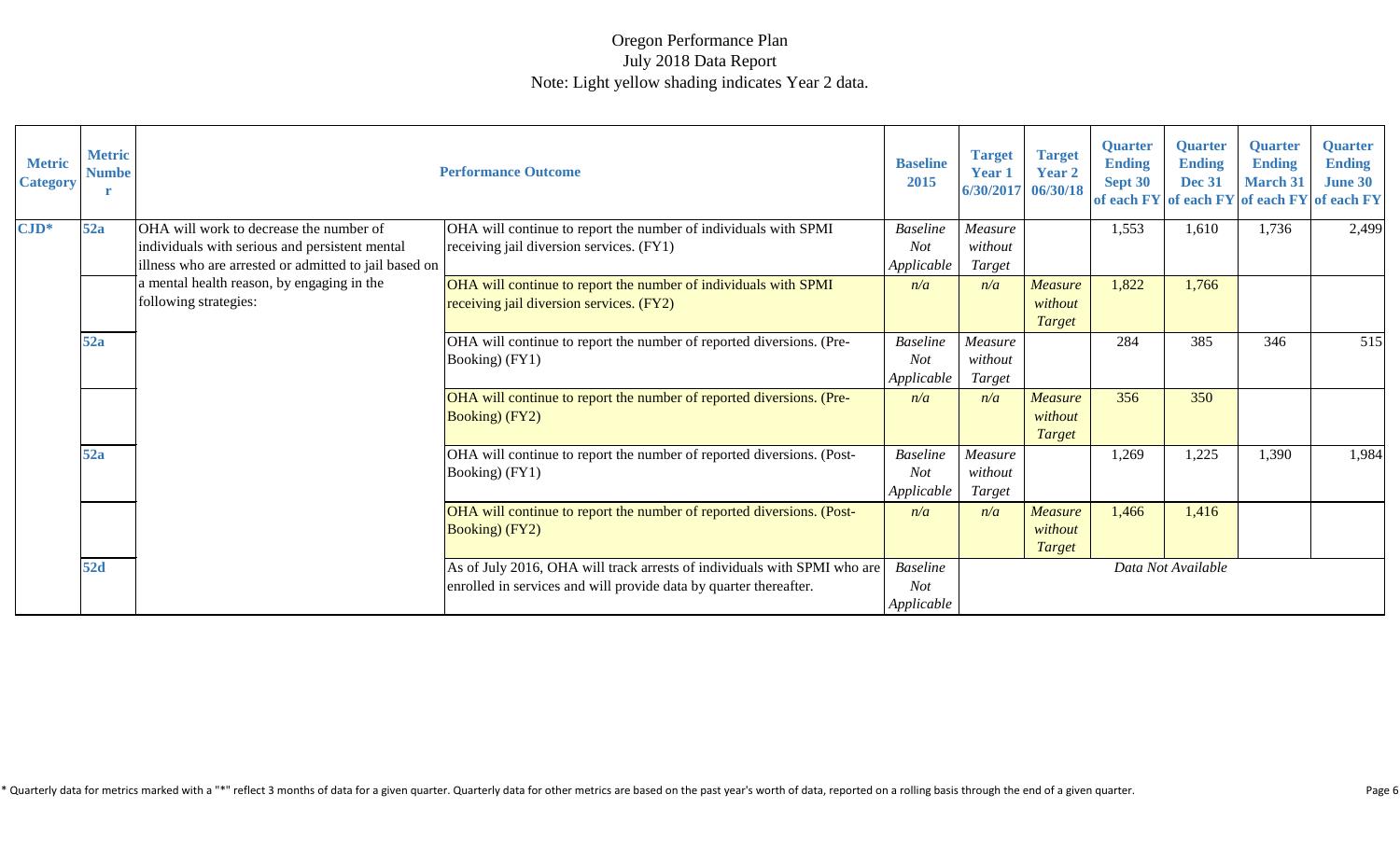# **Appendix C**

#### **Rates of Readmission by Acute Care Facility (31a-b)**

# **2017 Q4 (January 1, 2017 – December 31, 2017)**

| <b>Acute Care Psychiatric Hospital</b>                        | <b>Location</b> | $30$ -day | $180$ -day |
|---------------------------------------------------------------|-----------------|-----------|------------|
| <b>Asante Rogue Regional Medical Center</b><br>(Rogue Valley) | Medford         | 8.2%      | 20.1%      |
| Bay Area Hospital                                             | Coos Bay        | 10.2%     | 20.9%      |
| Good Samaritan Regional Medical Center                        | Corvallis       | 8.2%      | 18.5%      |
| Unity/Legacy Emmanuel Medical Center                          | Portland        | 13.3%     | 25.8%      |
| *Legacy Good Samaritan Medical Center                         | Portland        | 11.1%     | 25.9%      |
| *Oregon Health Sciences University                            | Portland        | 2.9%      | 11.8%      |
| Peace Health - Sacred Heart Medical Center                    | Eugene          | 7.8%      | 21.4%      |
| *Portland Adventist Medical Center                            | Portland        | 4.9%      | 12.2%      |
| <b>Providence Portland Medical Center</b>                     | Portland        | 10.6%     | 24.5%      |
| Providence St. Vincent Medical Center                         | Portland        | 13.2%     | 26.2%      |
| Salem Hospital                                                | Salem           | 9.4%      | 18.5%      |
| <b>St Charles Health System Sage View</b>                     | Bend            | 9.8%      | 19.5%      |
| <b>UBH</b> of Oregon (Cedar Hills)                            | Portland        | 14.4%     | 28.1%      |
|                                                               | Total:          | 10.8%     | 22.9%      |

\*Acute Care Psychiatric Facilities noted above closed their psychiatric units and transferred that capacity to Unity Center for Behavioral Health, effective January 1, 2017.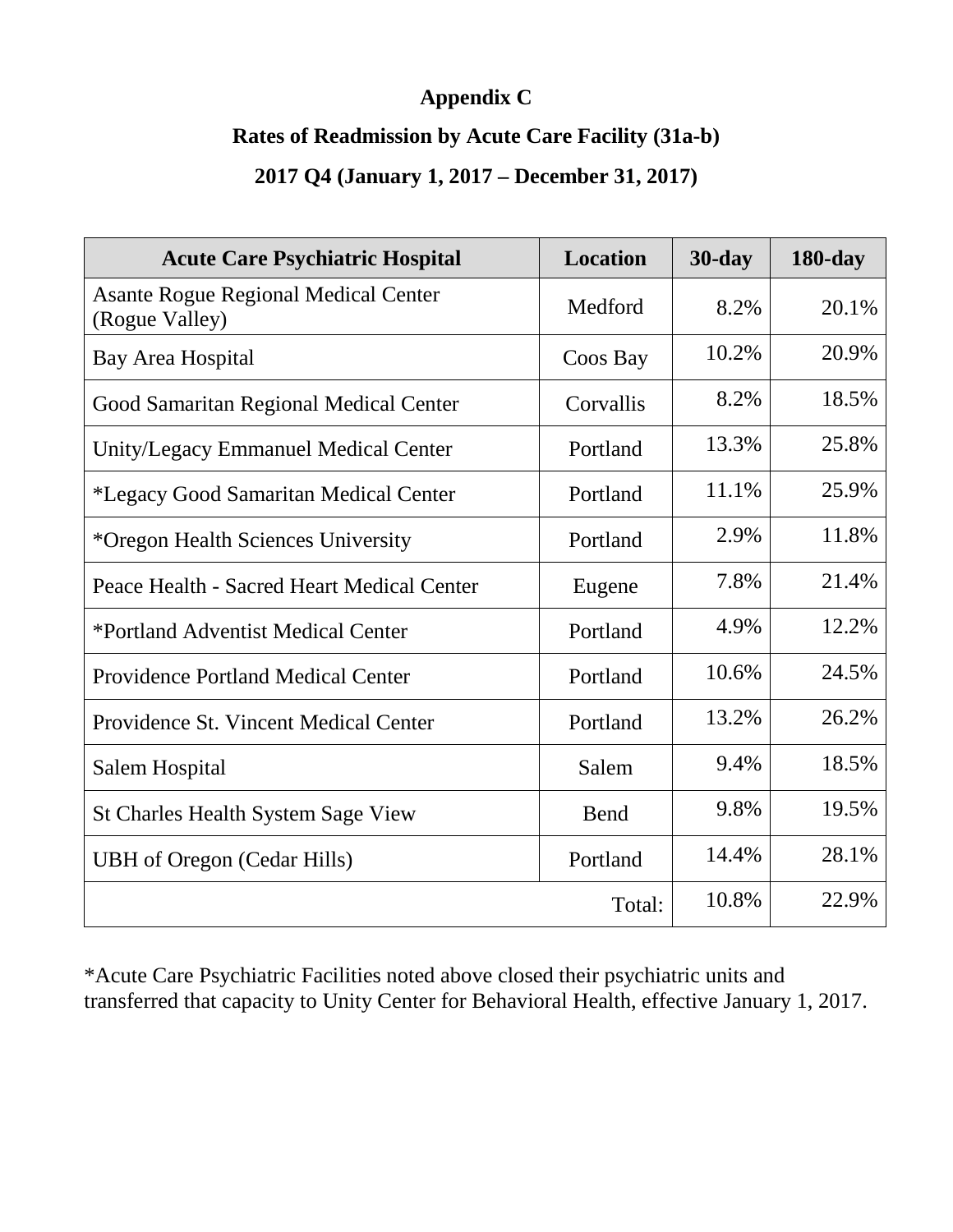# **Appendix D**

### **Average Length of Stay in Acute Care Facilities, by Facility (35)**

# **2017 Q4 (January 1, 2017 – December 31, 2017)**

| <b>Acute Care Psychiatric Hospital</b>                        | <b>Location</b> | Average<br>Length<br>of Stay | <b>Number of</b><br><b>Individuals</b><br>whose<br>Length of<br><b>Stay</b><br>exceeds 20<br>days |
|---------------------------------------------------------------|-----------------|------------------------------|---------------------------------------------------------------------------------------------------|
| <b>Asante Rogue Regional Medical Center</b><br>(Rogue Valley) | Medford         | 9.55                         | 37                                                                                                |
| Bay Area Hospital                                             | Coos Bay        | 7.40                         | 11                                                                                                |
| Good Samaritan Regional Medical Center                        | Corvallis       | 14.00                        | 41                                                                                                |
| Unity/Legacy Emmanuel Medical Center                          | Portland        | 13.77                        | 169                                                                                               |
| *Legacy Good Samaritan Medical Center                         | Portland        | 12.56                        | $\tau$                                                                                            |
| *Oregon Health Sciences University                            | Portland        | 7.63                         | 3                                                                                                 |
| Peace Health - Sacred Heart Medical Center                    | Eugene          | 12.46                        | 64                                                                                                |
| *Portland Adventist Medical Center                            | Portland        | 13.54                        | 9                                                                                                 |
| <b>Providence Portland Medical Center</b>                     | Portland        | 12.33                        | 61                                                                                                |
| Providence St. Vincent Medical Center                         | Portland        | 9.15                         | 36                                                                                                |
| Salem Hospital                                                | Salem           | 12.45                        | 44                                                                                                |
| St Charles Health System Sage View                            | <b>Bend</b>     | 8.18                         | 20                                                                                                |
| <b>UBH</b> of Oregon (Cedar Hills)                            | Portland        | 11.19                        | 27                                                                                                |
|                                                               | Total:          | 11.44                        | 529                                                                                               |

\*Acute Care Psychiatric Facilities noted above closed their psychiatric units and transferred that capacity to Unity Center for Behavioral Health, effective January 1, 2017.